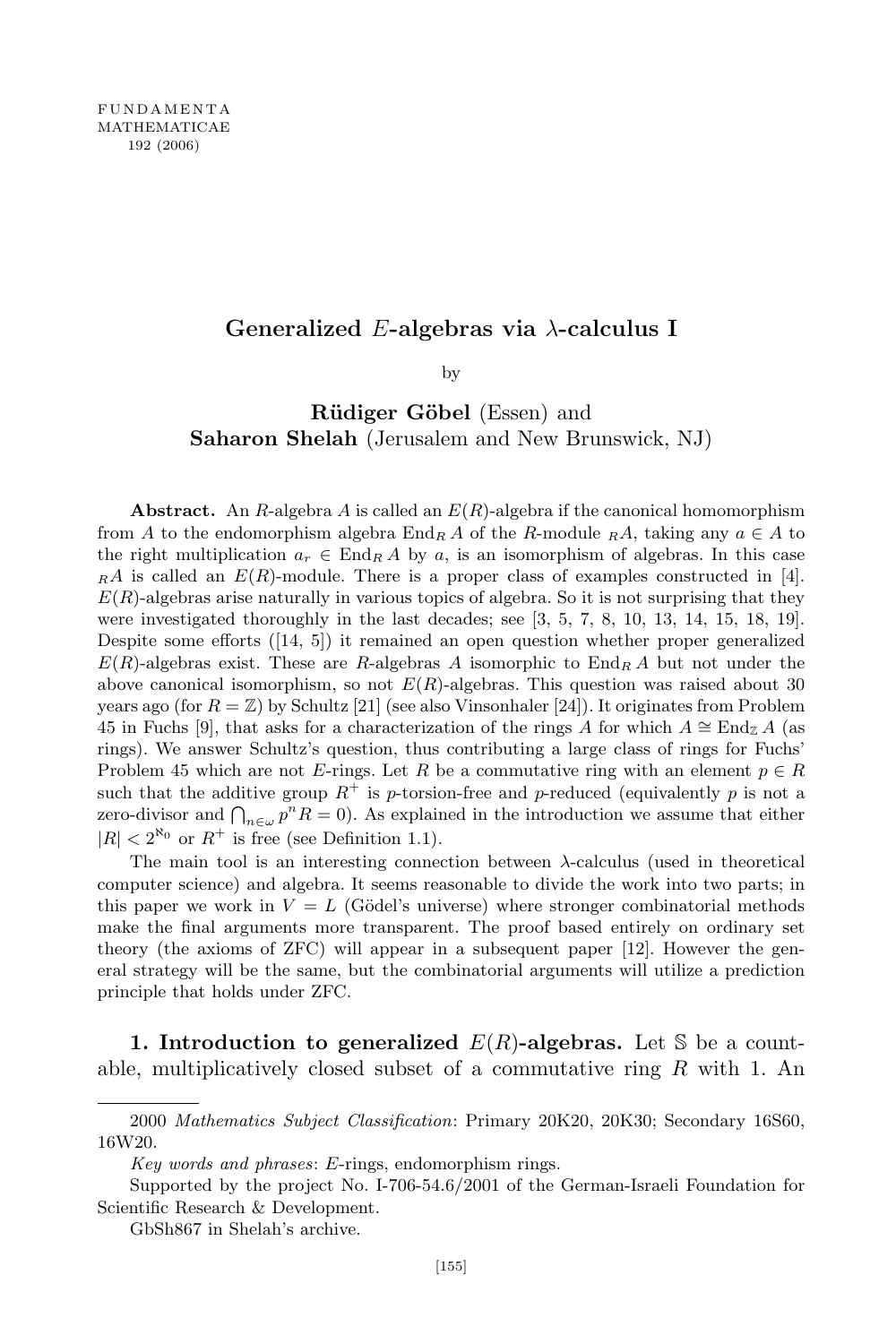R-module M is S-reduced if  $\bigcap_{s\in\mathbb{S}} sM = 0$  and it is S-torsion-free if sm = 0,  $m \in M$ ,  $s \in \mathbb{S}$ , implies  $m = 0$ . Suppose that R (as an R-module) is S-reduced and S-torsion-free. Then R is called an S- $ring$  (see [16]). In order to avoid zero-divisors as in the case of Z-adic completion  $\prod_{p} J_p$  of Z we also assume that S is *cyclically generated*, i.e.  $\mathbb{S} = \langle p \rangle := \{p^n : n \in \omega\}$  for some  $p \in R$ . We will concentrate on S-cotorsion-free modules. An S-torsion-free and S-reduced R-module M is S-cotorsion-free if  $\text{Hom}(R, M) = 0$ , where R denotes the S-completion of R. A submodule  $U \subseteq M$  is S-pure (we also write  $U \subseteq_{\ast} M$ ) if  $sM \cap U \subseteq sU$  for all  $s \in \mathbb{S}$ . Note that R, being S-reduced, is Hausdorff in the S-topology. In the proof of Step Lemma 5.3 we will also use the following condition on the additive group  $R^+$  of R which implies that  $R$  is S-cotorsion-free.

DEFINITION 1.1. An R-module M is  $\Sigma$ S-incomplete if for any sequence  $0 \neq m_n \in M \ (n \in \omega)$  there are  $a_n \in \{0,1\}$  with  $\sum_{n \in \omega} p^n a_n m_n \notin M$ . If  $M = R^+$  we say that R is  $\Sigma$ S-incomplete.

All S-rings of size  $\langle 2^{N_0} \rangle$  are  $\Sigma$ S-incomplete, as shown in [11]. Thus it follows easily that any S-ring which is a direct sum of S-invariant subgroups of size  $\langle 2^{\aleph_0} \rangle$  is  $\Sigma$ S-incomplete as well. So we deduce from [11]

COROLLARY 1.2. If an  $\mathcal S\text{-}ring R$  is a direct sum of  $\mathcal S\text{-}invariant subgroups$ of size  $\langle 2^{\aleph_0} \rangle$ , then R is  $\Sigma$ S-incomplete. In particular, if S generates the ordinary p-adic topology (i.e. for  $1 \in R$  there is  $p \in \langle 1 \rangle$  and  $\mathbb{S} = \langle p \rangle$ ) and the additive group  $R^+$  is free, then R is  $\Sigma$ S-incomplete.

We recall the main definition.

DEFINITION 1.3. If A is an R-algebra, then  $\delta: A \to \text{End}_{R} A$  denotes the homomorphism which takes any  $a \in A$  to the R-endomorphism  $a\delta =$  $a_r$  which is multiplication by a on the right. If this homomorphism is an isomorphism, then A is called an  $E(R)$ -algebra and RA is called an  $E(R)$ module. By  $_R A$  we denote the R-module structure of an R-algebra A.

 $E(R)$ -algebras can also be defined dually, assuming that the homomorphism

 $\operatorname{End}_R A \to A \quad (\varphi \mapsto 1\varphi)$ 

is an isomorphism. It is easy to see that  $E(R)$ -algebras are necessarily commutative.

For any S-ring (with S cyclically generated) that is ΣS-incomplete we will construct non-commutative R-algebras with  $\text{End}_R A \cong A$ . Hence these As are generalized  $E(R)$ -algebras but not  $E(R)$ -algebras. If  $R = \mathbb{Z}$  and  $_R A$ is an abelian group, then we do not mention the ring  $\mathbb{Z}$ : e.g.  $E(\mathbb{Z})$ -modules are just E-groups. The existence of generalized E-rings answers a problem in [21, 24].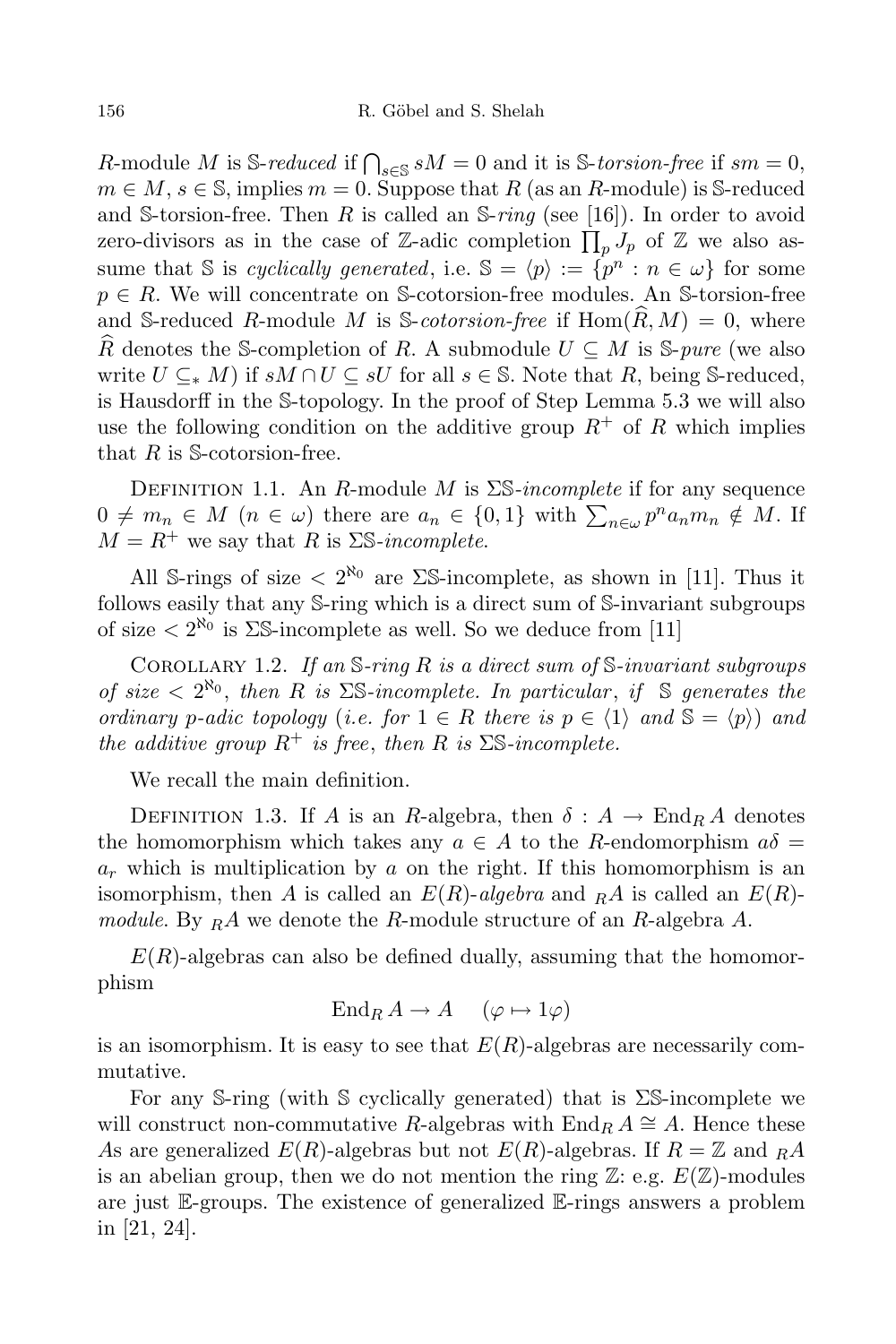If  $\kappa$  is a cardinal, then let  $\kappa^{\circ} = {\alpha : cf(\alpha) = \omega, \alpha \in \kappa}.$  We will only need the existence of a non-reflecting subset  $E \subseteq \kappa^{\text{o}}$  for some regular uncountable, not weakly compact cardinal  $\kappa$  such that the diamond principle  $\Diamond_{\kappa}E$  holds. It is well known (see e.g. Eklof–Mekler [6]) that  $\Diamond_{\kappa}E$  holds for all non-reflecting subsets  $E$  of regular uncountable, not weakly compact cardinals  $\kappa$  in Gödel's universe  $(V = L)$ . We indicate our (weaker) settheoretic hypothesis (which also holds in other universes) as  $\Diamond$ <sub>k</sub>E in our following main result.

THEOREM 1.4. Let R be a  $\Sigma$ S-incomplete S-ring for some cyclically generated S. If  $\kappa > |R|$  is a regular, uncountable cardinal and  $E \subseteq \kappa^{\circ}$ a non-reflecting subset with  $\Diamond_{\kappa}E$ , then there is an S-cotorsion-free, noncommutative R-algebra A of cardinality  $|A| = \kappa$  with  $\text{End}_R A \cong A$ . Moreover any subset of cardinality  $\lt \kappa$  is contained in an R-monoid-algebra of cardinality  $\lt \kappa$ .

A similar result without the set-theoretic assumption will be shown in [12]:

THEOREM 1.5. Let R be a  $\Sigma$ S-incomplete S-ring for some cyclically generated S. For any cardinal  $\kappa = \mu^+$  with  $|R| \leq \mu^{\aleph_0} = \mu$  there is an S-cotorsion-free, non-commutative R-algebra A of cardinality  $|A| = \kappa$  with  $\operatorname{End}_R A \cong A$ .

It seems particularly interesting to note that the R-monoid A comes from (classical)  $\lambda$ -calculus taking into account that elements of an  $E(R)$ -algebra A are at the same time endomorphisms of A, thus the same phenomenon appears as known in computer science and studied intensively in logic in the thirties of the last century. The problems concerning the semantics of computer science were solved four decades later by Scott [22, 23]. We will describe the construction of the underlying monoid M explicitly. Since this paper should be readable for algebraists with only basic background in model theory, we will also elaborate the needed details coming from model theory. The basic knowledge on model theory is in [20], for example. In Sections 4 and 5 the monoid M will be completed and become the algebra A.

## 2. Model theory of bodies and skeletons via  $\lambda$ -calculus

**2.1.** Discussion. We begin by defining terms for a skeleton and will establish a connection with  $\lambda$ -calculus. Let R be any commutative S-ring with  $\mathbb{S} = \langle p \rangle$ . (ΣS-incompleteness will be added in Section 5.)

By definition of generalized  $E(R)$ -algebras A, endomorphisms of  $_R A$ must be considered as members of A. Hence they act on  $_R A$  as endomorphisms while they are elements of  $_R A$  at the same time. Thus we will introduce the classical definitions from  $\lambda$ -calculus over an infinite set X of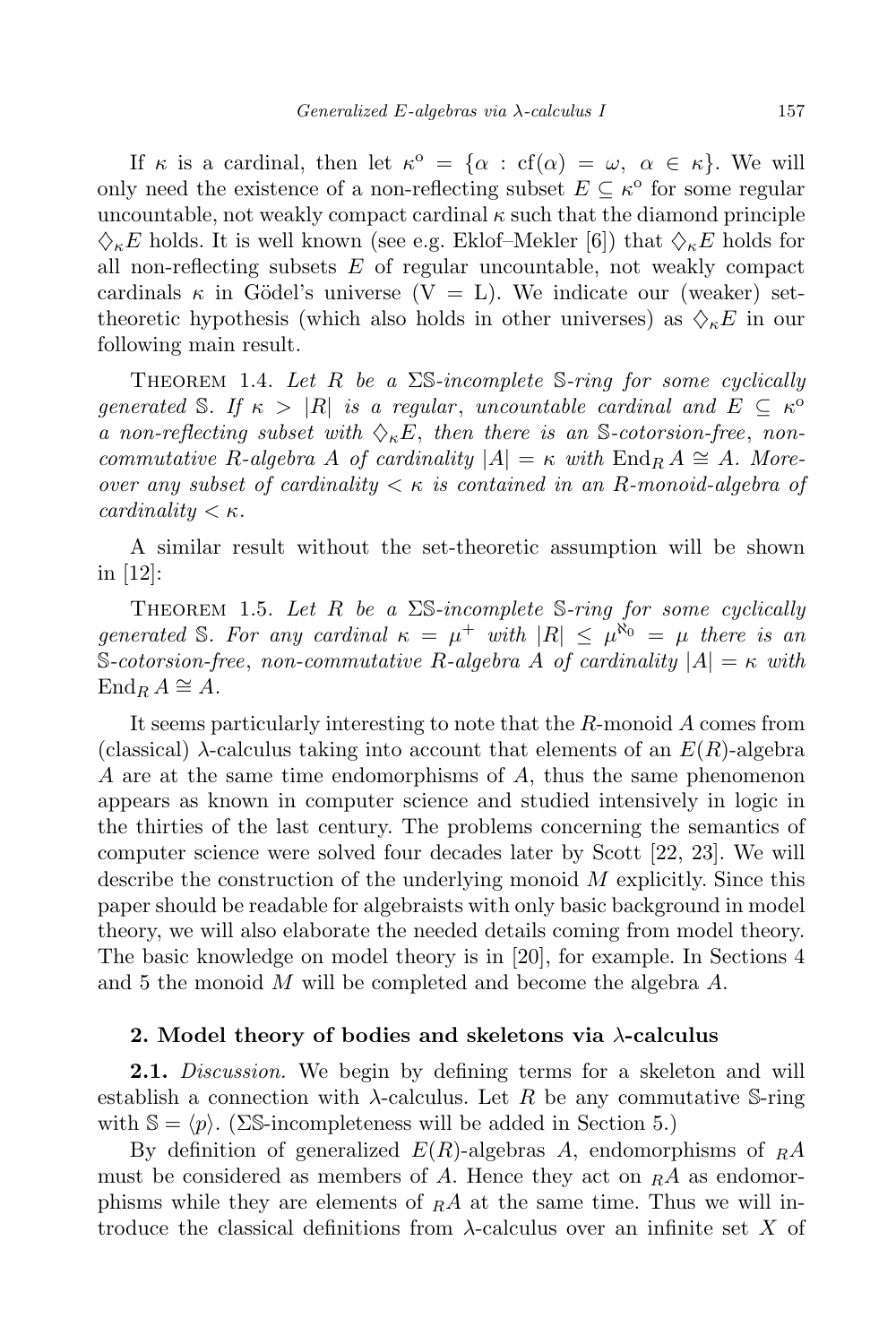free variables and an infinite set Y of bound variables to represent those maps. First note that we can restrict ourselves to unary, linear functions because endomorphisms are of this kind. (The general argument to reduce  $\lambda$ -calculus to unary functions was given by Schönfinkel; see [1, p. 6].) What are the typical terms of our final objects, the bodies? If  $x_1$  and  $x_2$  are members of the generalized  $E(R)$ -algebras A and  $a, b \in R$ , then also polynomials like  $\sigma_n(x_1, x_2) = ax_1^n + bx_2^3$  belong to the algebra A, so there are legitimate functions  $p_n(y) = \lambda y \cdot \sigma_n(y, x_2)$  on A taking  $y \mapsto \sigma_n(y, x_2)$  and A must be closed under such "generalized polynomials". This observation will be described in Definition 4.2 and taken care of in Proposition 2.20 and in our Main Lemma 6.2. A first description of these generalized polynomials will also be the starting point for our construction and we begin with its basic settings.

**2.2.** The notion of terms. Let  $\tau$  be a vocabulary with no predicates; thus  $\tau$  is a collection of function symbols with an arity function  $\tau \to \omega$ defining the places of function symbols. Moreover, let  $X$  be an infinite set of free variables. Then unspecified  $(\tau, X)$ -terms (briefly called "terms") are defined inductively as the closure of the atomic terms under these function symbols (only), that is:

- (i) Atomic terms are the 0-place functions: the individual constants (in our case 1) and members  $x$  from  $X$ .
- (ii) The closure: If  $\sigma_0, \ldots, \sigma_{n-1}$  are terms and F is an n-place function symbol from  $\tau$ , then  $F(\sigma_0, \ldots, \sigma_{n-1})$  is a term.

We also define the (usual) length  $l(\sigma)$  of a term  $\sigma$  inductively: Let  $l(\sigma) = 0$  if  $\sigma$  is atomic and  $l(\sigma) = k + 1$  if  $\sigma$  derives from (ii) with  $k =$  $\max\{l(\sigma_i): i < n\}.$ 

If  $\sigma$  is an unspecified  $(\tau, X)$ -term, then we define (also by induction on  $l(\sigma)$ ) a finite subset  $\text{FV}(\sigma) \subset X$  of free variables of  $\sigma$ :

- (a) If  $\sigma$  is an individual constant, then  $FV(\sigma) = \emptyset$ , and if  $\sigma \in X$ , then  $FV(\sigma) = {\sigma}.$
- (b) If  $\sigma = F(\sigma_0, \ldots, \sigma_{n-1})$  is defined as in (ii), then

$$
FV(\sigma) = \bigcup_{i < n} FV(\sigma_i).
$$

We fix some further notation. Let  $\overline{x} = \langle x_0, \ldots, x_{n-1} \rangle$  be a finite sequence of members  $x_i$  from X without repetitions and  $\text{Im}(\overline{x}) = \{x_i : i < n\}$  (and similarly  $\overline{x}'$ ). Then we define the (specified)  $(\tau, X)$ -terms: A  $(\tau, X)$ -term is a pair  $\sigma = (\sigma, \overline{x})$  with  $\sigma$  an unspecified  $(\tau, X)$ -term and  $\overline{x}$  a finite sequence from X with  $FV(\sigma) \subseteq Im(\overline{x})$ . If there is no danger of confusion, then we will also write  $\sigma = \sigma(\overline{x})$ . If  $t(\tau, X)$  is the set of all  $(\tau, X)$ -terms, then  $t(\tau) :=$  $\{\sigma : \sigma \in t(\tau, X)\}\$ is the set of all unspecified  $(\tau, X)$ -terms. Furthermore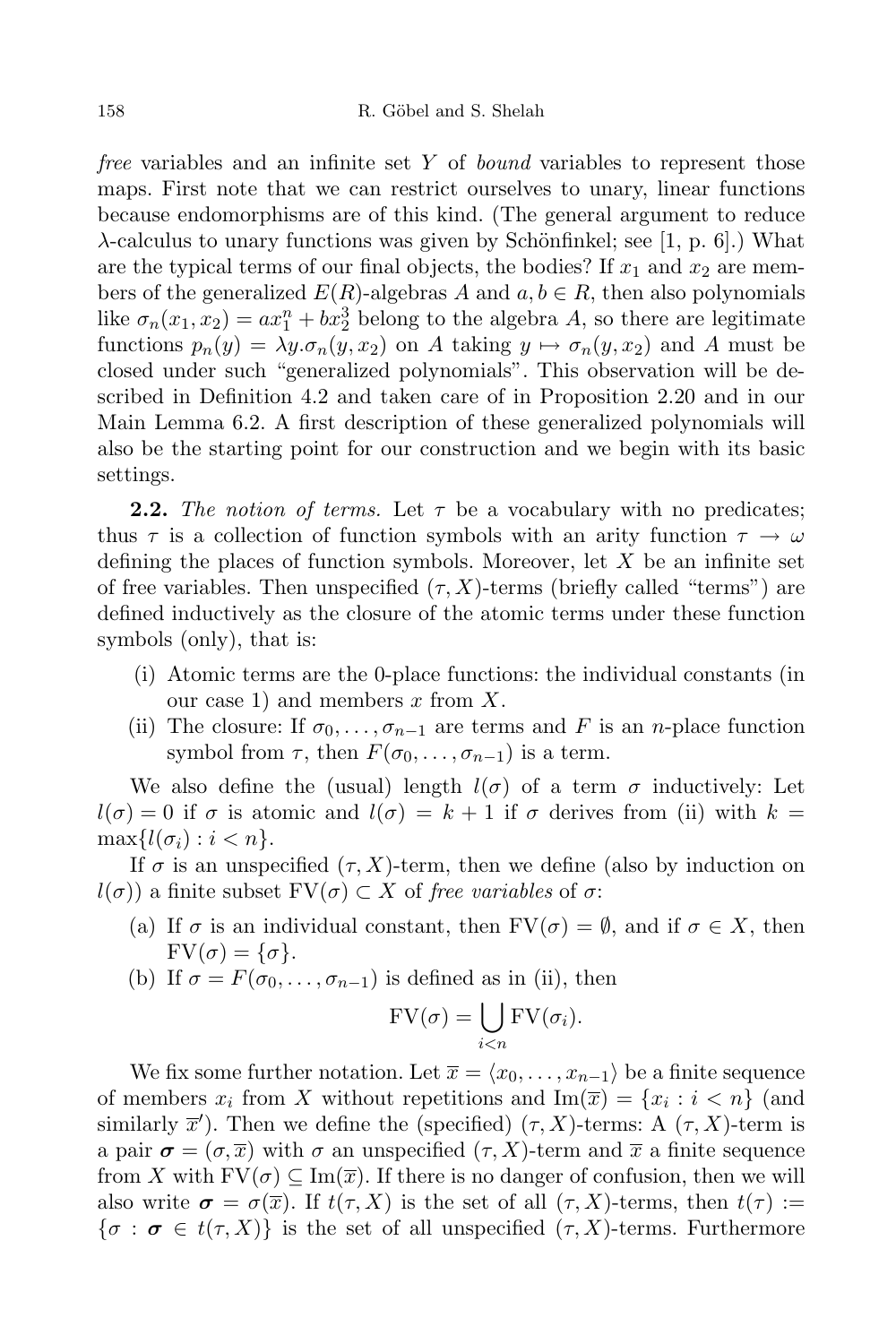observe that for  $\overline{x} \subseteq \overline{x}'$  (as maps) with  $(\sigma, \overline{x})$  a  $(\tau, X)$ -term also  $(\sigma, \overline{x}')$  is a  $(\tau, X)$ -term. For  $(\tau, X)$ -terms we can define a natural substitution: if  $(\sigma, \overline{x}) \in$  $t(\tau, X)$  with  $\overline{x} = \langle x_0, \ldots, x_{n-1} \rangle$  and  $\sigma_0, \ldots, \sigma_{n-1} \in t(\tau)$ , then substitution is defined by

$$
\mathrm{Sub}_{\langle \sigma_0,\ldots,\sigma_{n-1} \rangle}^{\langle x_0,\ldots,x_{n-1} \rangle}(\sigma,\overline{x}) := \sigma(\sigma_0,\ldots,\sigma_{n-1}),
$$

replacing every occurrence of  $x_i$  by  $\sigma_i$ . If we replace (if necessary) free variables of the  $\sigma_i$ , we can find a sequence  $\overline{x}'$  with  $(\sigma(\sigma_0, \ldots, \sigma_{n-1}), \overline{x}') \in t(\tau, X)$ . This is a good place for two standard notations: let  $\overline{b} = \langle b_0, \ldots, b_{n'-1} \rangle$  be a finite sequence of elements without repetition from a set B. If  $n = n'$  and if  $(\sigma, \overline{x})$  is as above, we say that  $\overline{b}$  is a sequence from B (suitable) for  $\overline{x}$  and write  $\sigma(\overline{b}) = \text{Sub} \frac{\overline{x}}{b}(\sigma, \overline{x}).$ 

A free variable  $x \in X$  is a dummy variable of  $(\sigma, \overline{x})$  if  $x \in \text{Im}(\overline{x})$  $FV(\sigma)$ , and we say that  $(\sigma, \overline{x})$  is X-reduced if it has no dummy variables, i.e.  $FV(\sigma) = Im(\overline{x})$ . Trivially, for any  $(\sigma, \overline{x})$  we get a natural X-reduced term by removing those entries of  $\bar{x}$  that correspond to dummy variables. In this case  $\overline{x} = \langle x_0, \ldots, x_{n-1} \rangle$  becomes  $\overline{x}' = \langle x_{i_0}, \ldots, x_{i_{t-1}} \rangle$  for some  $0 \leq i_0 < i_1 <$  $\cdots < i_{t-1} \leq n-1$  and we can use substitution to replace  $\overline{x}'$  by the more natural sequence  $\overline{x}'' = \langle x_0, \ldots, x_{t-1} \rangle$ : if  $\sigma' := {\rm Sub}_{\langle x_0, \ldots, x_{t-1} \rangle}^{\langle x_{i_0}, \ldots, x_{i_{t-1}} \rangle}$  $\langle x_0, ..., x_{t-1} \rangle'(\sigma, \overline{x}'),$  then  $(\sigma, \overline{x}') = (\sigma', \overline{x}'')$  (by an axiom below).

**2.3.** The vocabulary of a skeleton and its laws. Let Y be an infinite set of so-called bound variables (used as variables for function symbols) and (as before) let  $\overline{y} = \langle y_0, \ldots, y_{n-1} \rangle$  be a finite sequence of elements from Y without repetitions. Also in this particular case of the *vocabulary*  $\tau^{\rm sk}$  of a skeleton the collection  $\tau^{\text{sk}}$  will consist of an individual constant 1, of variables and of function symbols (only), defined inductively as  $\tau_k^{\text{sk}}$  ( $k \in \omega$ ); moreover, let  $\tau_{\leq k}^{\text{sk}} := \bigcup_{m \leq k} \tau_m^{\text{sk}}$  for  $k \leq \omega$ ,  $\tau_{\leq k}^{\text{sk}} := \bigcup_{m \leq k} \tau_m^{\text{sk}}$  for  $k < \omega$  and  $\tau^{\text{sk}} := \tau_{\leq \omega}^{\text{sk}}$ .

- (i) (Step  $k = 0$ ) The vocabulary  $\tau_0^{\text{sk}}$  consists of an individual constant 1, free variables  $x \in X$  and bound variables  $y \in Y$ . Moreover, we need a particular "2-arity word product" function symbol  $F_{\odot}$  such that  $F_{\odot}(x_0, x_1) = x_0 x_1$  is concatenation.
- (ii) (Step  $k = m+1$ ) Suppose that  $\tau_{\leq m}^{sk}$  is defined and  $(\sigma, \overline{x}) \in t(\tau_{\leq m}^{sk}, X)$ is a specified term of length k with  $\overline{x} = \langle x_0, \ldots, x_{n-1} \rangle$  and  $\overline{y} =$  $\langle y_0, \ldots, y_{n-1} \rangle$  suitable for  $\overline{x}$ . Then  $F_{\sigma(y_0, \ldots, y_{n-1})}$  is an *n*-place function symbol belonging to  $\tau_k^{\text{sk}}$  (but not to  $\tau_{\leq k}^{\text{sk}}$ ).

For the collection of terms of the skeletons we will write  $t(\tau_{\leq k}^{\text{sk}}, X)$  (where  $k \leq \omega$  is as above) and  $t(\tau^{\text{sk}}, X) := t(\tau^{s k}_{\leq \omega}, X)$ . Its members  $(\sigma, \overline{x})$  will also be called (*generalized*) monomials (because they are expressed as products).

We now define inductively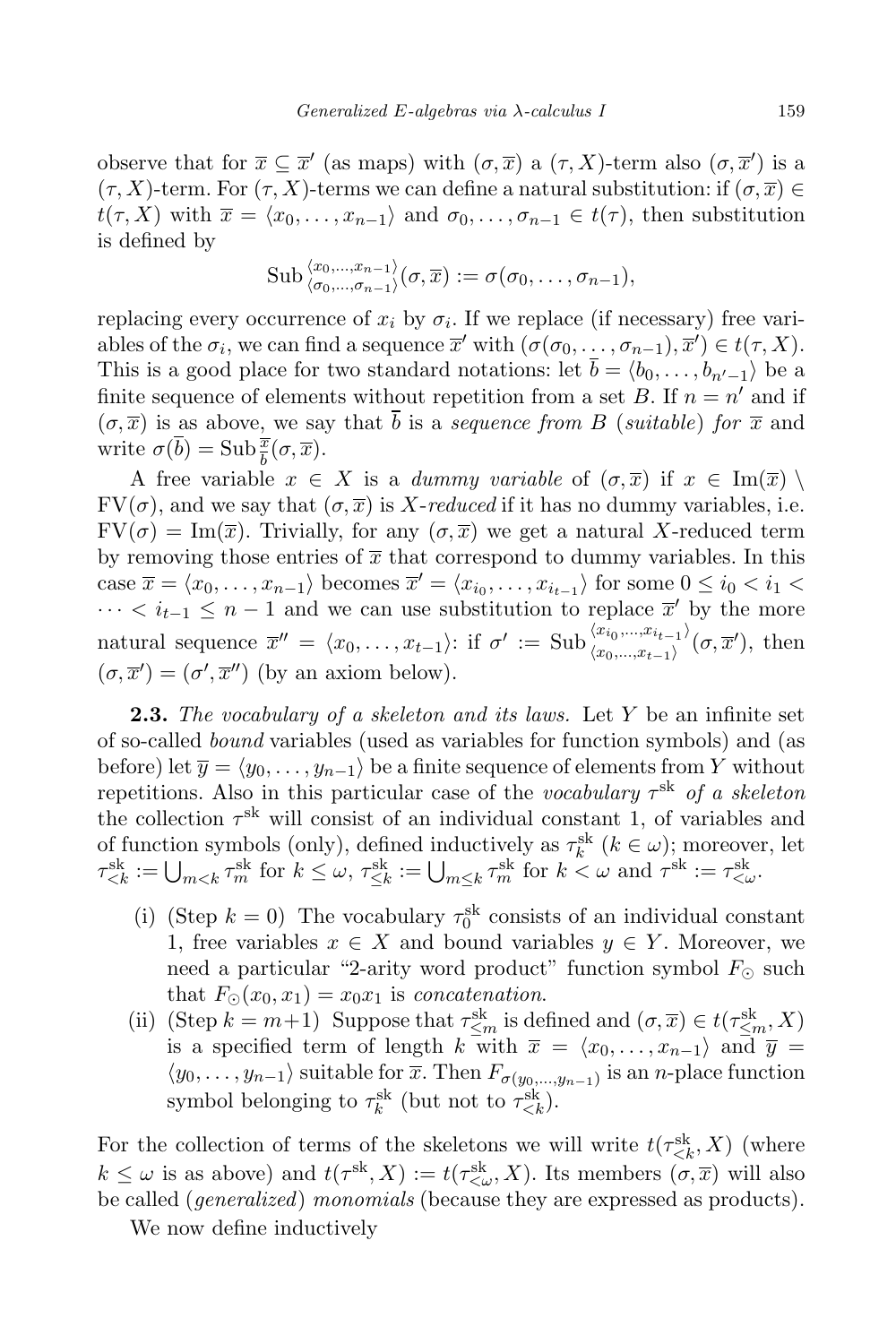(2.1) The theory of skeletons, i.e. the axioms  $T_{\leq k}^{\text{sk}}$  for  $\tau_{\leq k}^{\text{sk}}$  ( $k \leq \omega$ ). In the following let  $\overline{x} = \langle x_0, \ldots, x_n \rangle$ , put  $T_{\langle k}^{\text{sk}} := \bigcup_{m < k} T_m^{\text{sk}}$  and  $T^{\text{sk}} := T_{\langle \omega}^{\text{sk}}$ .

- (i) (Step  $k = 0$ ) If  $x \in X$ , then  $1x = x1 = x$  and  $1 \cdot 1 = 1$  belong to  $T_0^{\text{sk}}$ . (ii) (Step  $k = m + 1$ )  $T_k^{\text{sk}}$  comprises the following laws:
	- (a) If  $(\sigma, \overline{x}) \in t(\tau^{\text{sk}}, X)$ ,  $x_0 \in \text{FV}(\sigma)$  and  $F_{\sigma(y_0, \ldots, y_n)}$  is a function symbol in  $\tau_{\leq k}^{\text{sk}} \setminus \tau_{\leq k}^{\text{sk}}$  related to the term  $(\sigma, \overline{x})$ , then

$$
xF_{\sigma(y_0,\ldots,y_n)}(x_1,\ldots,x_n)=\sigma(x,x_1,\ldots,x_n).
$$

(b) If  $(\sigma, \overline{x}), (\sigma, \overline{x}')$  are  $(\tau_{\leq k}^{\rm sk}, X)$ -terms with  $\overline{x} \subseteq \overline{x}' := \langle x_0, \ldots, x_{n'} \rangle$ , then

$$
F_{\sigma(y_0,\ldots,y_n)}(x_1,\ldots,x_n)=F_{\sigma(y_0,\ldots,y_{n'})}(x_1,\ldots,x_{n'}).
$$

(c) If  $\pi$  is an injective map  $\{1, \ldots, n\} \to \omega \setminus \{0\}$  and  $\sigma'(x_0, x_1, \ldots, x_n)$  $:= \sigma(x_0, x_{\pi(1)}, \ldots, x_{\pi(n)})$ , then

$$
F_{\sigma(y_0,\ldots,y_n)}(x_1,\ldots,x_n)=F_{\sigma'(y_0,\ldots,y_n)}(x_{\pi(1)},\ldots,x_{\pi(n)}).
$$

(d) If  $(\sigma_i, \overline{x}) \in \tau_{\leq m}^{\rm sk}$  for  $i = 1, 2$  and  $T_{\leq m}^{\rm sk} \vdash (\sigma_1, \overline{x}) = (\sigma_2, \overline{x})$ , then  $F_{\sigma_1(y_0,...,y_n)}(x_1,...,x_n)=F_{\sigma_2(y_0,...,y_n)}(x_1,...,x_n).$ 

Remark 2.1.

- (i) Recall that  $T \vdash (\sigma, \overline{x})$  means that  $(\sigma, \overline{x})$  follows from the axioms T. For convenience (as for free groups) we denote the empty product by 1.
- (ii) Using the notion of  $\lambda$ -calculus for the law (ii)(a), the unary function  $F_{\sigma(y_0,...,y_n)}(x_1,...,x_n)$  is  $\lambda y_0.\sigma(y_0,x_1,...,x_n)$  and it acts as

$$
x\lambda y_0.\sigma(y_0,x_1,\ldots,x_n)=\sigma(x,x_1,\ldots,x_n).
$$

The axioms in  $T_{\langle k}^{\text{sk}}$  ( $k \leq \omega$ ) are equations; thus we have an immediate important application from varieties.

OBSERVATION 2.2. The theories  $T_{\leq k}^{\text{sk}}$   $(k \leq \omega)$  are varieties with vocabulary  $\tau_{\leq k}^{\rm sk}$ . A model M of  $T_{\leq k}^{\rm sk}$  is an algebra satisfying the axioms of  $T_{\leq k}^{\rm sk}$  and there are models generated freely by any given set.

*Proof.* See Grätzer [17, p. 167] or Bergman [2, Chapter 8].  $\blacksquare$ 

We immediately derive one of our central definitions.

DEFINITION 2.3. Let  $T^{sk} := T^{sk}_{\leq \omega}$  and  $\tau^{sk} = \tau^{sk}_{\leq \omega}$  be as in Observation 2.2. Any  $T^{\text{sk}}$ -model (an algebra satisfying  $T^{\text{sk}}$ ) is called a *skeleton*, and two skeletons are called *isomorphic* if they are isomorphic as  $T^{\text{sk}}$ -models; see e.g. [2, p. 262] or [20, p. 5].

For applications it is useful to recall the following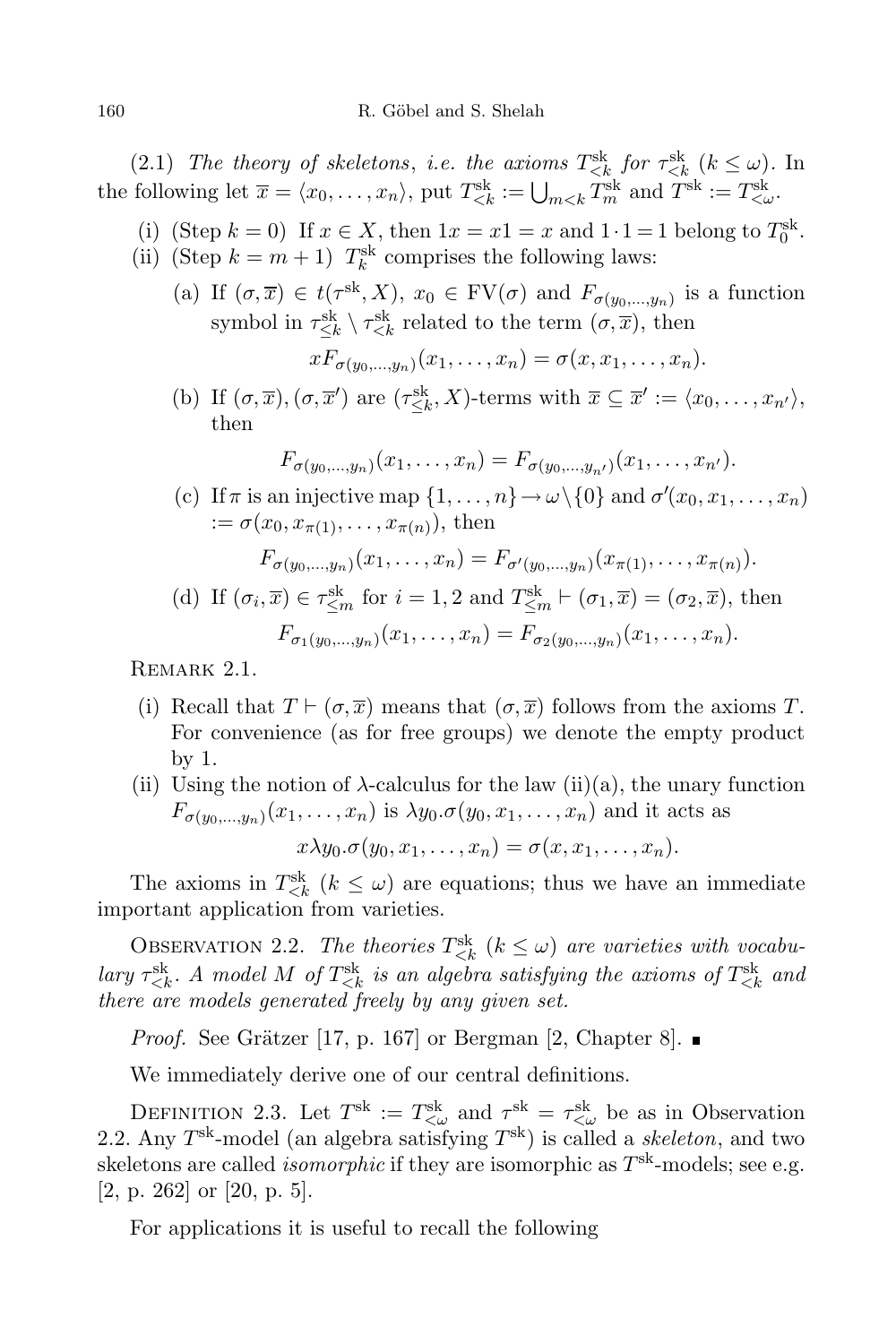DEFINITION 2.4 ((Free) generators of a  $T_{\leq k}^{\text{sk}}$ -skeleton).

- (i) The  $T_{\leq k}^{\text{sk}}$ -model M is generated by a set  $B \subseteq M$  if for any  $m \in M$ there are  $(\sigma, \overline{x}) \in t(\tau_{\leq k}^{\leq k}, X)$  and a sequence  $\overline{b}$  in B suitable for  $\overline{x}$  with  $F_{\sigma(\overline{u})}\overline{b} = m.$
- (ii) The  $T_{\leq k}^{\leq k}$ -model M is freely generated by  $B \subseteq M$  (B is a basis of M) if B generates M and if for any  $\overline{b}$  and  $(\sigma,\overline{x}),(\sigma',\overline{x}) \in t(\tau_{\leq k}^{\text{sk}}, X)$ with  $\bar{b}$  from B suitable for  $\bar{x}$ , and  $F_{\sigma(\bar{y})}\bar{b} = F_{\sigma'(\bar{y})}\bar{b}$ , it follows from  $T_{\leq k}^{\text{sk}}$  that  $(\sigma,\overline{x}) = (\sigma',\overline{x})$ .

For any set B we will construct a skeleton  $\mathbb B$  freely generated by B. For this we need

**2.4.** Reduction of terms. Freeness can easily be checked by the usual rewriting process (as in group theory). Thus we define for each term  $(\sigma, \overline{x}) \in$  $t(\tau_{\leq k}^{\leq k}, X)$  its reduced form  $\text{red}(\sigma, \overline{x}) := (\sigma^{\text{r}}, \overline{x}^{\text{r}}) \in t(\tau_{\leq k}^{\leq k}, X)$ . Inductively we apply the axioms  $(2.1)$  (in particular  $(ii)(a)$  which connect formulas with function symbols) to shorten the length of a term; note that by the axioms (2.1) terms remain the same; we arrive at an essentially unique reduced term. We first consider the reduction of unspecified terms and find  $\sigma^r$  from  $\sigma$ :

- (2.2) The reduction of terms.
- (i) If  $\sigma = x \in X$ , then  $\sigma^r = x$ , and if  $\sigma = 1$ , then  $\sigma^r = 1$ .
- (ii) If  $\sigma = \sigma' \sigma''$  and  $\sigma', \sigma''$  are reduced, but  $\sigma''$  does not have the form  $F_{\sigma_0(y_0,\ldots,y_t)}(\sigma_1,\ldots,\sigma_t)$ , then  $\sigma^r = \sigma$  is reduced.
- (iii) Suppose that  $\sigma'$  and  $\sigma_i$  ( $i \leq t$ ) are reduced and that  $\sigma =$  $F_{\sigma'(y_0,\dots,y_t)}(\sigma_1,\dots,\sigma_t)$ , with  $(\sigma',\langle x_0,\dots x_t\rangle) \in t(\tau_{\langle k,\cdot}^{\text{sk}},X)$  the corresponding specified term. First we get rid of dummy variables: let  $u := \{i \in \{1, ..., t\} : x_i \in \text{FV}(\sigma')\};$  say  $u = \{1 \le i_1 < \cdots < i_{|u|} \le n\}$ and  $\overline{x}' = \langle x_i : i \in u \rangle$ . Then  $\sigma^{\text{r}} = F_{\sigma'(y_0, y_{i_1}, \dots, y_{i_{|u|}})} \langle \sigma_i : i \in u \rangle$ . See below for a normalization.
- (iv) If  $\sigma = \sigma' \sigma''$  and  $\sigma', \sigma''$  are reduced terms, but  $\sigma''$  is a unary function of the form  $F_{\sigma_0(y_0,\ldots,y_t)}(\sigma_1,\ldots,\sigma_t)$ , then  $\sigma^r = \sigma_0(\sigma',\sigma_1,\ldots,\sigma_t)$ .

We are ready for

DEFINITION 2.5. An unspecified term  $\sigma \in t(\tau_{\leq k}^{\text{sk}})$  is reduced if  $\sigma^{\text{r}} = \sigma$ . A term  $(\sigma, \overline{x}) \in t(\tau_{\leq k}^{\leq k}, X)$  is reduced if  $\sigma^r = \sigma$  and  $(\sigma, \overline{x})$  has no dummy variables, i.e.  $FV(\sigma) = Im(\overline{x})$ . Thus  $red(\sigma, \overline{x}) = (\sigma, \overline{x})$ . Moreover,  $(\sigma, \overline{x})$  is normalized if the free variables of  $\sigma$  are enumerated as  $\langle x_0, \ldots, x_{n-1} \rangle$ .

It is now easy to extend the reduction inductively to  $t(\tau_{\leq k}^{\leq k}, X)$ . Let  $\text{red}(x,\overline{x}) = (x,\langle x \rangle)$  and  $\text{red}(1,\overline{x}) = (1,\emptyset)$ . In (ii) we first ensure (by free substitution) that the free variables of  $\sigma'$  and  $\sigma''$  are disjoint and then order their union. We want to normalize  $(\sigma^r, \overline{x}')$  in (iii): the sequence  $\overline{x}'$  is of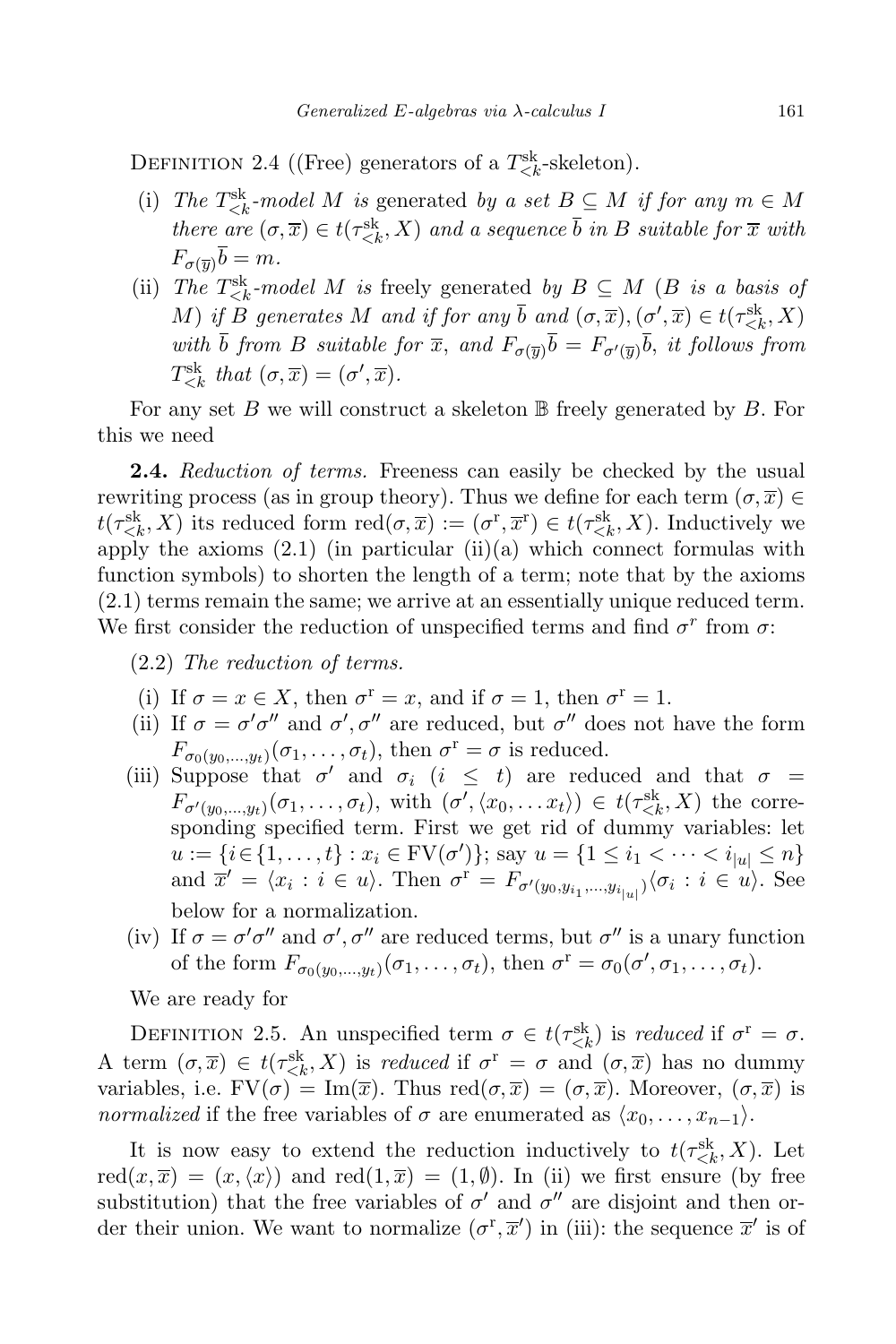the form  $\langle x_{i_1}, \ldots, x_{i_{|u|}} \rangle$  for some  $1 \leq i_1 < \cdots < i_{|u|} \leq n$ . We will replace it by the more natural sequence  $\overline{x}'' = \langle x_1, \ldots, x_{|u|} \rangle$  and use the substitution  $\sigma'' = {\rm Sub}_{(r_1,\ldots,r_{i-1})}^{(x_{i_1},\ldots,x_{i_{|u|}})}$  $\lim_{(x_1,...,x_{|u|})'} (\sigma^{\rm r}, \overline{x}');$  thus  $T_{\leq k}^{\rm sk}$  implies  $(\sigma^{\rm r}, \overline{x}') = (\sigma'', \overline{x}'')$  by  $(2.1)(ii)(b)$ . In (iv) we order the union of the free variables  $\text{FV}(\sigma_i)$  ( $i \leq t$ ) after making them pairwise disjoint by free substitutions.

Thus we have a definition and a consequence of the last considerations.

DEFINITION-OBSERVATION 2.6. Every term  $(\sigma, \overline{x})$  can be reduced to a (normalized) reduced term  $\text{red}(\sigma,\overline{x})$  with  $T_{\leq k}^{\text{sk}} \vdash \text{red}(\sigma,\overline{x}) = (\sigma,\overline{x})$ . Let  $t^{\mathrm{r}}(\tau_{ be the family of reduced terms from  $t(\tau_{< k}^{\mathrm{sk}},X);$  moreover let  $t^{\mathrm{r}}(\tau_{< k}^{\mathrm{sk}})$$ =  $\{\sigma : \sigma \in t^r(\tau_{\leq k}^{\text{sk}}, X)\}.$ 

Thus we consider only elements from  $t^{r}(\tau_{\leq k}^{\text{sk}}, X)$  (so in particular function symbols  $F_{\sigma}$  have attached reduced terms  $(\sigma,\overline{x})$ ). We want to discuss how much reduced terms can differ if they represent the same element of a free skeleton. We first give the definition which describes this.

DEFINITION 2.7. Using induction, we say when two reduced elements  $\sigma_1, \sigma_2 \in t^r(\tau_{\le k}^{\le k})$  are *essentially equal*; we will write  $\sigma_1 \doteq \sigma_2$ .

- (i) If  $\sigma_1$  is atomic, then  $\sigma_2$  is atomic and  $\sigma_1 = \sigma_2$ .
- (ii) If  $\sigma_1 = \sigma'_1 \sigma''_1$  such that  $\sigma'_1, \sigma''_1$  are reduced, then  $\sigma_2 = \sigma'_2 \sigma''_2$  and  $\sigma'_1 \doteq \sigma'_2, \sigma''_1 \doteq \sigma''_2.$
- (iii) If  $\sigma_i = F_{\sigma'_i(y_0,\dots,y_{m_i})}(\sigma_1^i,\dots,\sigma_{m_i}^i)$  for  $i \leq 2$ , then  $m_1 = m_2$  and there is a permutation  $\pi$  of  $\{1, \ldots, m_1\}$  with  $\sigma_j^1 \doteq \sigma_{\pi(j)}^2$  for all  $j \leq m_1$ and also  $\sigma'_1 \doteq \sigma'_2$ .

OBSERVATION 2.8.

- (i) The relation  $\dot{=}$  is an equivalence relation on  $t^{r}(\tau_{\leq k}^{\rm sk}, X)$ .
- (ii) If F is an n-place function symbol in  $\tau_{\leq k}^{\leq k}$  and  $\sigma_i = \sigma'_i \in t^r(\tau_{\leq k}^{\leq k}, X)$ for  $i < n$ , then  $F(\sigma_0, \ldots, \sigma_{n-1})^r \doteq F(\sigma'_0, \ldots, \sigma'_{n-1})^r$ .

*Proof.* This is immediate by induction using  $(2.1)$ .

Using normalization of  $\bar{x}$  and  $\bar{b}$  from Definition-Observation 2.6 we can deduce

PROPOSITION 2.9. If M is a  $T_{\leq k}^{\leq k}$ -model and  $(\sigma,\overline{x}) \in t(\tau_{\leq k}^{\leq k},X)$  with  $\text{red}(\sigma,\overline{x}) \,=\, (\sigma^{\text{r}},\overline{x}^{\text{r}}), \text{ then } M \,\vdash\, \sigma(\overline{b}) \,=\, \sigma^{\text{r}}(\overline{b}^{\text{r}}) \text{ for any sequence } \overline{b} \text{ from } M$ suitable for  $\bar{x}$  with a sequence  $(\bar{b}^{\text{r}})$  obtained by normalization.

Note that reduction of terms is defined for each  $k \leq \omega$ , thus formally it depends on k. Moreover,  $(\tau_{\leq h}^{\text{sk}}, X) \subseteq (\tau_{\leq k}^{\text{sk}}, X)$  for all  $h \leq k \leq \omega$ . Next we show that the reduction of terms in  $(\tau_{\leq h}^{\text{sk}}, X)$  is the same even if it takes place in  $(\tau_{\leq k}^{\text{sk}}, X)$ , i.e.  $t^r(\tau_{\leq h}^{\text{sk}}, X) = t^r(\tau_{\leq k}^{\text{sk}}, X) \cap t(\tau_{\leq h}^{\text{sk}}, X)$ . A similar argument holds for freeness.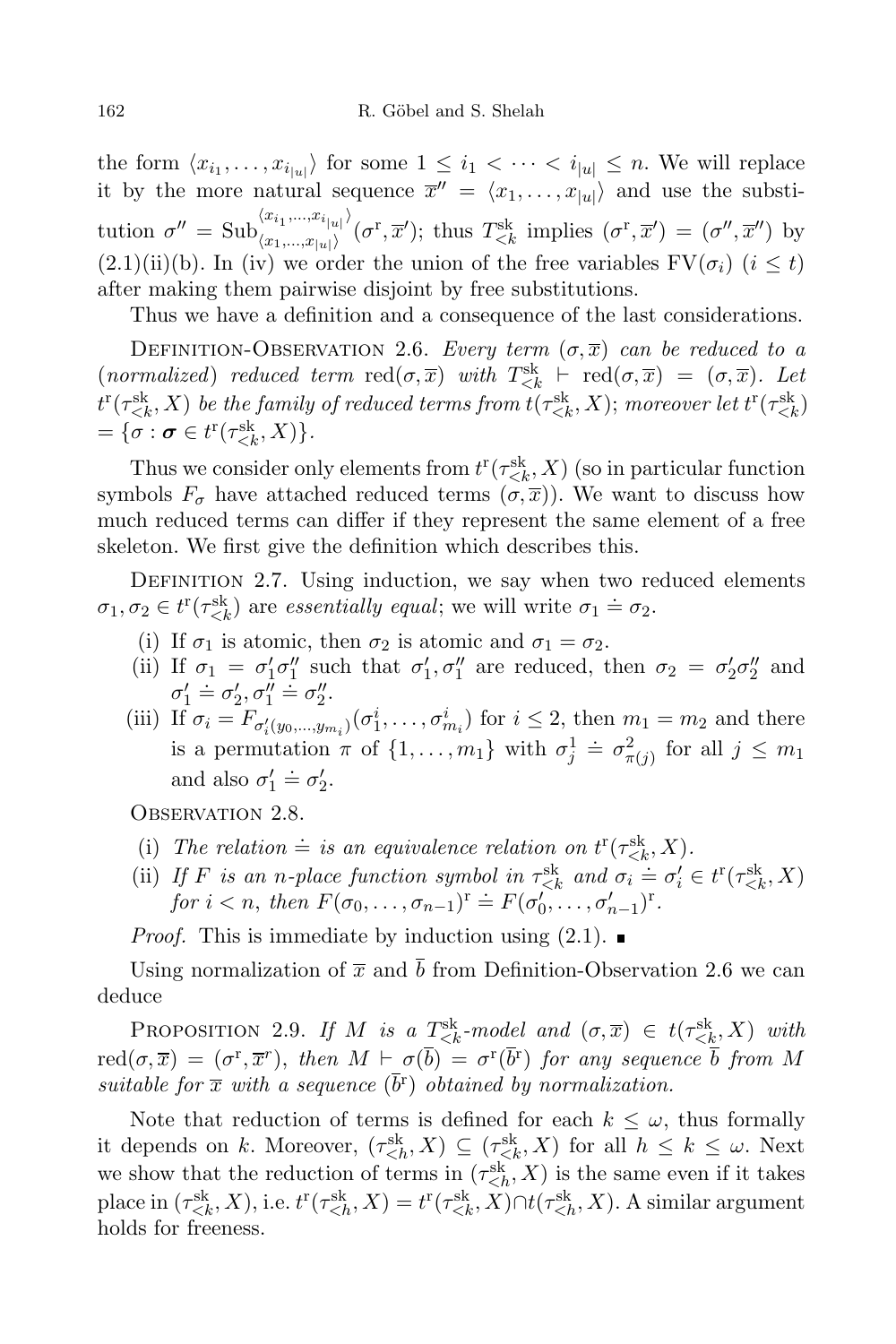PROPOSITION 2.10. Let  $h \le k \le \omega$  and  $(\sigma, \overline{x}) \in t(\tau_{\le h}^{\text{sk}}, X)$ .

- (i)  $\text{red}(\sigma,\overline{x})$  with respect to  $t(\tau_{\leq h}^{\text{sk}}, X)$  is the same as with respect to  $t(\tau_{\leq k}^{\text{sk}}, X)$ .
- (ii) If  $M_z$  is freely generated by B with respect to  $t(\tau_{ for  $z \in \{h, k\},$$ then there is an embedding  $\iota : M_h \to M_k$  with  $\iota \restriction B = \text{id}_B$ .
- (iii) If  $\sigma \in t(\tau_{\leq k}^{\preccurlyeq k}),$  then  $T_{\leq k}^{\preccurlyeq k} \vdash \sigma = \sigma^{\mathbf{r}}.$

*Proof.* (i) follows because reduction of elements from  $t(\tau_{\leq h}^{\text{sk}}, X)$  only uses terms from  $t(\tau_{\leq h}^{\text{sk}}, X)$ . In (ii) we can extend the identity id :  $B \to B$  naturally by induction to  $M_h \to M_k$ , and (iii) follows from Definition-Observation 2.6.  $\blacksquare$ 

The skeleton has the following important property.

COROLLARY 2.11. For  $\sigma_1, \sigma_2 \in \tau^{\text{sk}}$  the following are equivalent:

- (i)  $T^{sk} \vdash \sigma_1 = \sigma_2.$
- (ii)  $\sigma_1^{\text{r}} = \sigma_2^{\text{r}}$ .

*Proof.* (ii)→(i). From Definition-Observation 2.6 it follows that  $T^{\text{sk}} \vdash \sigma_1$  $= \sigma_1^{\rm r}, \sigma_2 = \sigma_2^{\rm r}$  and Observation 2.8 gives  $T^{\rm sk} \vdash \sigma_1^{\rm r} = \sigma_2^{\rm r}$ , thus  $T^{\rm sk} \vdash \sigma_1 = \sigma_2$ .

(i)→(ii). From (i) it follows that  $T^{sk} \vdash \sigma_1^{\mathsf{T}} = \sigma_2^{\mathsf{T}}$ . Thus  $\sigma_1^{\mathsf{T}} = \sigma_2^{\mathsf{T}}$  by Definition 2.7 and Observation 2.8. ■

**2.5.** The skeleton freely generated by X. Next we construct and discuss free skeletons based on reduced terms. We will use the infinite set  $X$  of free variables to construct a skeleton  $M_X$  which is freely generated by a set which corresponds by a canonical bijection to X.

By Observation 2.8(i) we have an equivalence relation  $\dot{=}$  on  $\tau^{\rm sk} := \tau_{\leq \omega}^{\rm sk}$ with equivalence classes  $[\sigma]$  for any  $\sigma \in \tau^{\text{sk}}$ . Let

$$
M_X = \{ [\sigma] : \sigma \in t(\tau^{\text{sk}}) \}.
$$

The equivalence classes  $[\sigma]$  of atoms  $\sigma$  are singletons by Definition 2.7(i). If  $B = \{ [x] : x \in X \}$ , then  $\iota : X \to B \ (x \mapsto [x])$  is a bijection and we see that  $M_X$  is a skeleton with basis  $B \subseteq M_X$ . Moreover,  $\lceil \cdot \rceil$  is compatible with the application of function symbols:

If  $F = F_{\sigma} \in \tau^{\text{sk}}$  with  $(\sigma, \overline{x}) \in t(\tau^{\text{sk}}, X)$  and  $\overline{x} = \langle x_0, \ldots, x_{n-1} \rangle$  is an  $n$ -place function symbol and  $\sigma_i \doteq \sigma'_i$  ( $i < n$ ), then  $F(\sigma_0, \ldots, \sigma_{n-1})^r \doteq$  $F(\sigma'_0, \ldots, \sigma'_{n-1})^r$  by Observation 2.8(ii), thus

$$
F([\sigma_0], \ldots, [\sigma_{n-1}]) = [F(\sigma_0, \ldots, \sigma_{n-1})] \quad (\sigma_i \in t^r(\tau^{sk}))
$$

is well defined, as follows from Observation 2.8(ii).

We have the following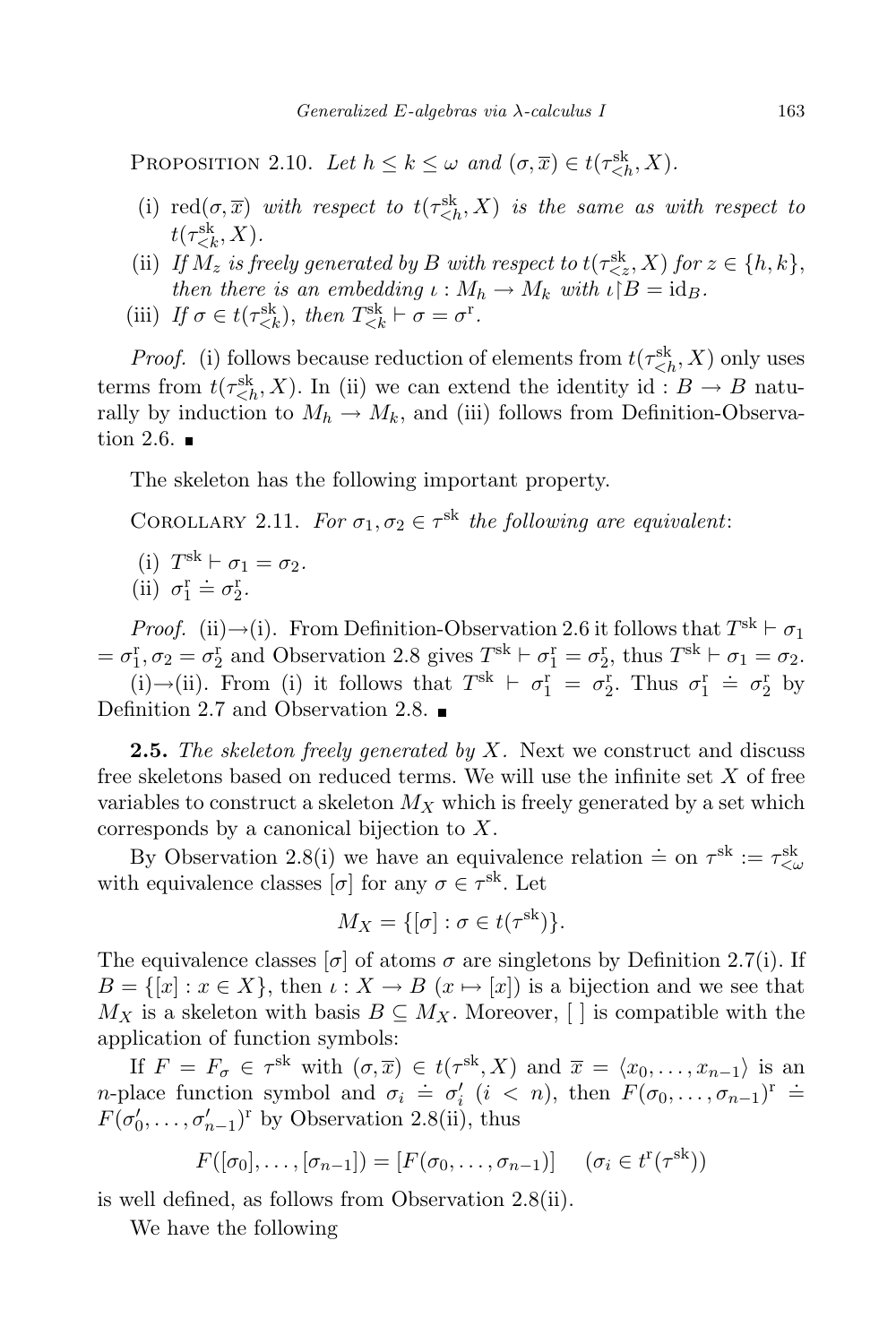THEOREM 2.12. If X is an infinite set (of free variables) and  $M_X$  is defined as above, then the following hold:

- (a)  $M_X = \{ [\sigma] : \sigma \in \mathbf{t}^r(\tau^{\mathbf{sk}}) \}.$
- (b)  $M_X$  is a skeleton with n-place functions

 $[F] : (M_X)^n \to M_X, \quad ([\sigma_0], \dots, [\sigma_{n-1}]) \mapsto [F(\sigma_0, \dots, \sigma_{n-1})],$ 

for each n-place function symbol  $F = F_{\sigma(y_0,...,y_{n-1})}$  for  $(\sigma,\overline{x}) \in$  $t^{r}(\tau^{\text{sk}}, X)$  with  $\text{FV}(\sigma) = \{x_0, \ldots, x_{n-1}\}.$ 

(c)  $M_X$  is freely generated by  $B = \{ [x] : x \in X \}$ , called the free skeleton over X. Using  $\iota$  above we identify  $B$  and X.

*Proof.* The axioms  $(2.1)$  are satisfied, e.g. the crucial condition  $(ii)(a)$ follows by definition of  $[F]$ .

REMARK 2.13. In the construction of the free skeleton  $M_X$  we also used an infinite set  $Y$  of bound variables. However, it follows by induction that another infinite set  $Y'$  of bound variables leads to an isomorphic copy of  $M_X$ . Thus we do not mention Y in Theorem 2.12.

LEMMA 2.14. Let B be a subset of the  $T_{\leq k}^{\text{sk}}$ -model M for  $k \leq \omega$ . Then B is a basis if and only if the following two conditions hold:

- (i) If  $c \in M$ , then there are  $(\sigma, \overline{x}) \in t^r(\tau_{\leq k}^{\leq k}, X)$  and a sequence  $\overline{b}$  for  $\overline{x}$ from B such that  $\sigma(b) = c$ .
- (ii) If  $(\sigma, \overline{x}), (\sigma', \overline{x}') \in t^r(\tau_{\leq k}^{sk}, X)$  with  $\overline{x} = \langle x_0, \ldots, x_n \rangle, \ \overline{x}' = \langle x_0, \ldots, x_{n'} \rangle$ and  $\overline{b}, \overline{b}'$  are suitable sequences for  $\overline{x}, \overline{x}'$ , respectively from B, then  $\sigma(\overline{b}) = \sigma'(\overline{b}')$  implies  $n = n'$  and there is a permutation  $\pi$  of  $\{0, \ldots, n\}$ such that  $\sigma(\overline{x}) = \sigma'(x_{\pi(0)}, \ldots, x_{\pi(n)})$  and  $b'_i = b_{\pi(i)}$  for all  $i \leq n$ .

*Proof.* If B is a basis of M, then by Definition 2.4 the two conditions of the lemma hold; see Proposition 2.10(i) & (iii) for (i). Conversely, suppose that (i) and (ii) hold. It is easy to extend inductively a bijection  $B \to X$ to an isomorphism between M and the free skeleton  $M_X$  as in Proposition 2.10. Thus  $B$  is a basis.  $\blacksquare$ 

**2.6.** The vocabulary of bodies and their laws. Recall that  $R$  is an  $S\text{-ring}$ of size  $\lt \kappa$  with  $\mathbb{S} = \langle p \rangle \subseteq R$  as explained in the introduction. Also recall that  $\tau_{\leq k}^{\text{sk}}$  is the vocabulary of skeletons from the last section, so in particular  $\tau^{\text{sk}} = \tau_{\leq \omega}^{\text{sk}}$  with similar notations for the axioms  $T_{\leq k}^{\text{sk}}$ .

We now extend the vocabulary  $\tau_{\leq k}^{\rm sk}$  of skeletons to the vocabulary  $\tau_{\leq k}^{\rm bd}$  of bodies: Let  $\tau_{\leq k}^{bd}$  comprise all function symbols from  $\tau_{\leq k}^{sk}$  (so  $\tau_{\leq k}^{sk} \subseteq \tau_{\leq k}^{bd}$ ) and choose additional function symbols:

(0) An individual constant 0 (for 0 of an R-module).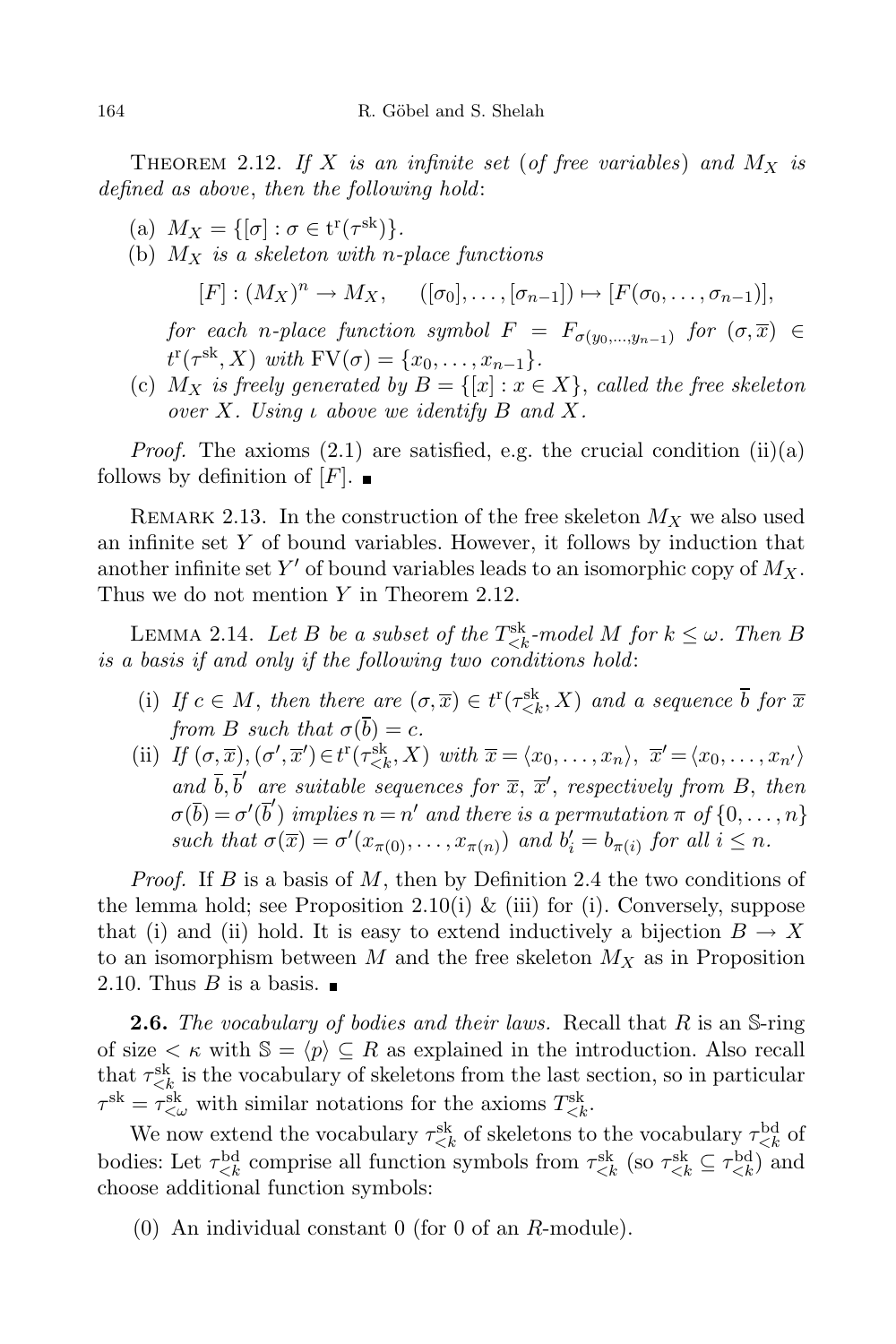- (1) Let  $F_+$  be a binary function symbol (in charge of addition in Rmodules). Thus we will write  $F_+(y_0, y_1) = y_0 + y_1$ , as usual.
- (2) For each  $a \in R$  let  $F_a$  be a unary function symbol (for scalar multiplication by a on the left). Thus we will write  $F_a(y) = ay$ , also as usual.

Repeated application of (1) and (2) leads to finite sums like  $\sum_{i=1}^{n} a_i y_i$ and we will write  $\tau^{\rm bd} := \tau^{\rm bd}_{\leq \omega}$  and call this the *vocabulary of the bodies*. Again terms can be written as  $(\sigma, \overline{x})$  with  $\sigma \in \tau^{\text{bd}}$  (or in  $\tau^{\text{bd}}_{\leq k}$  as for skeletons) with  $\mathrm{FV}(\sigma) = \mathrm{Im}(\overline{x})$  for reduced terms. The collection of terms of the bodies will be  $t(\tau_{\leq k}^{\text{bd}}, X)$  (where  $k \leq \omega$  is as above). Its members  $(\sigma, \overline{x})$  will also be called (generalized) polynomials, because we will show (Lemma 2.18) that they can be expressed as linear combinations of generalized monomials (terms from  $t(\tau_{\leq k}^{\text{sk}}, X)$  or from  $t^{r}(\tau_{\leq k}^{\text{sk}}, X)$ , respectively).

As in the case of skeletons we now derive the axioms of the bodies in order to see that they build a variety as well.

- (2.3) The theory  $T_k^{\text{bd}}$  of bodies for  $k \leq \omega$ .
- (i)  $T_k^{\text{sk}} \subseteq T_k^{\text{bd}}$ .
- (ii) Linearity: If  $F \in \tau_{\leq k}^{\text{sk}}$  is an *n*-place function symbol,  $a_i \in R$  ( $i \leq t$ ) and  $1 \leq l \leq n$ , then

$$
F(x_1,...,x_{l-1},\sum_{i=1}^t a_i x_{li}, x_{l+1},...,x_n)
$$
  
= 
$$
\sum_{i=1}^t a_i F(x_1,...,x_{l-1},x_{li},x_{l+1},...,x_n).
$$

- (iii) The usual module laws: Let  $a, b \in R$  and  $w, y, z \in M$  (with M a  $T_k^{\text{bd}}$ -model). Then
	- (a)  $0 + y = y$ ,  $z + y = y + z$ ,  $w + (y + z) = (w + y) + z$ .
	- (b)  $1y = y$ ,  $a(by) = (ab)y$ ,  $a(z + y) = az + ay$ ,  $(a + b)y = ay + by$ ,  $y + (-1)y = 0.$

OBSERVATION 2.15. The theories  $T_{\leq k}^{\text{bd}}$   $(k \leq \omega)$  are varieties with vocabulary  $\tau_{\leq k}^{\text{bd}}$ . A model M of  $T_{\leq k}^{\text{bd}}$  is an algebra satisfying the axioms of  $T_{\leq k}^{\text{bd}}$  and there are models freely generated by any given set.

*Proof.* See Grätzer [17, p. 198, Theorem 3] or Bergman [2, Chapter 8].  $\blacksquare$ 

DEFINITION 2.16. Let  $T^{\text{bd}} := T^{\text{bd}}_{\leq \omega}$  and  $\tau^{\text{bd}} := \tau^{\text{bd}}_{\leq \omega}$  be as in Observation 2.15. Any  $T<sup>bd</sup>$ -model (an algebra satisfying  $T<sup>bd</sup>$ ) is called a *body*, and two bodies are *isomorphic* if they are isomorphic as  $T<sup>bd</sup>$ -models; see e.g. [2, p. 262] or [20].

OBSERVATION 2.17. Any (generalized)  $E(A)$ -algebra is a body.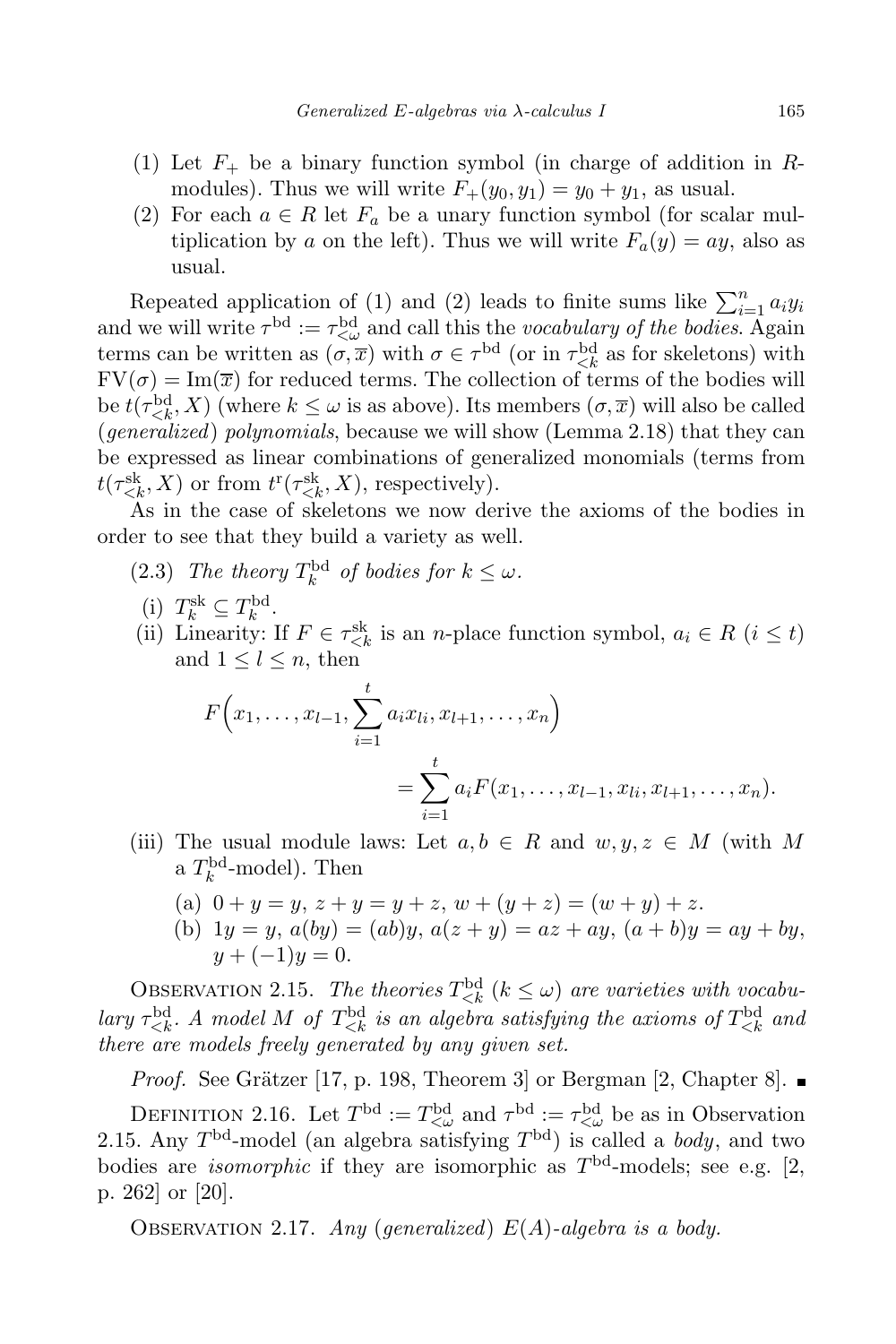*Proof.* Generalized  $E(A)$ -algebras satisfy  $\text{End}_R A = A$ . Thus any function symbol  $F_{\sigma}$  of  $\tau^{\rm bd}$  can be interpreted on A as a function and the axioms  $(2.1)$  and  $(2.3)$  hold.

But note that only free bodies come from skeletons (see Section 3.2).

**2.7.** Linearity of unary body functions from  $t(\tau_{\leq k}^{\text{bd}}, X)$ . We will first show that terms in  $t(\tau_{\leq k}^{\text{bd}}, X)$  are linear combinations of terms in  $t(\tau_{\leq k}^{\text{sk}}, X)$ , thus every polynomial (in  $t(\tau_{\leq k}^{\text{bd}}, X)$ ) is a linear combination of monomials (in  $t(\tau_{\leq k}^{\text{sk}}, X)).$ 

We will show the following

LEMMA 2.18. Let  $\overline{x} = \langle x_0, \ldots, x_{m-1} \rangle$  and  $(\sigma, \overline{x}) \in t(\tau_{\leq k}^{\text{bd}}, X)$ . Then there is  $\sum_{l \leq t} a_l \sigma_l(\overline{x})$  with

- (i)  $(\sigma_l, \overline{x}) \in t(\tau_{\leq k}^{\text{sk}}, X)$  for  $l < t$ ,
- (ii)  $a_l \in R$  for  $l < t$ ,
- (iii)  $T_{\leq k}^{\text{bd}} \vdash \sigma = \sum_{l \leq t} a_l \sigma_l.$

*Proof.* (We will now suppress the index ' $\lt k'$ .) We let  $(\sigma, \overline{x}) \in t(\tau^{bd}, X)$ and prove the lemma by induction on the length of  $\sigma$ . If  $\sigma$  is atomic, then  $(\sigma, \overline{x})$  is a monomial and there is nothing to show.

If F is an m-place function symbol from  $\tau^{\text{bd}}$  and  $\sigma = F(\sigma_0, \ldots, \sigma_{m-1})$ with  $FV(\sigma_l) \subseteq FV(\sigma)$ , then by induction hypothesis for  $\sigma_l$  there are polynomials  $\sigma_l = \sum_{i \leq t_l} a_{li} \sigma_{li}(\overline{x})$  with  $a_{li} \in R$  and  $\sigma_{li}$  monomials (terms in  $t(\tau^{\text{sk}}, X)$ ). We substitute these sums into F and apply axiom  $(2.3)(ii)$  (the linearity) for functions in the theory of bodies. Thus also  $\sigma$  is as required.

If  $\sigma = F_+(\sigma_1, \sigma_2) = \sigma_1 + \sigma_2$  comes from (1) and if  $\sigma = a\sigma_1$  comes from (2) the linearity follows from  $(2.3)(iii)$ . Thus the lemma is shown.

LEMMA 2.19. If  $\overline{x} = \langle x_0, \ldots, x_m \rangle$  and  $(\sigma, \overline{x})$  is a monomial (a term in  $t(\tau^{\text{sk}}, X)$ ), then  $\sigma(\sum_{l < t} x_{0l} a_l, x_1, \ldots, x_m) = \sum_{l < t} a_l \sigma(x_{0l}, x_1, \ldots, x_m)$ .

*Proof.* This is an easy induction on the length of  $\sigma$ :

If  $\sigma = 1$  and  $\sigma = x_0$ , then the claim holds trivially.

If  $\sigma = F(\sigma_0, \ldots, \sigma_m)$ , then the claim follows from axiom  $(2.3)(ii)$  of  $T<sup>bd</sup>$ . Similarly, if  $\sigma = F_+(\sigma_1, \sigma_2)$  and  $\sigma = F_a(\sigma_1)$ , then the linearity follows by definition of these functions and induction hypothesis.

Recall the notion from  $\lambda$ -calculus in Remark 2.1(ii).

PROPOSITION  $2.20$  (Weak completeness of bodies). Let M be a body and  $(\sigma, \overline{x})$  a polynomial (a term in  $t(\tau^{bd}, X)$ ) with  $\overline{x} = \langle x_0, \ldots, x_m \rangle$  and  $d_1,\ldots,d_m\in M$ . Then there is  $(\sigma',\langle x_1,\ldots,x_n\rangle)\in t(\tau^{\mathrm{bd}},X)$  and the following hold:

(i)  $M$  is an  $R$ -module.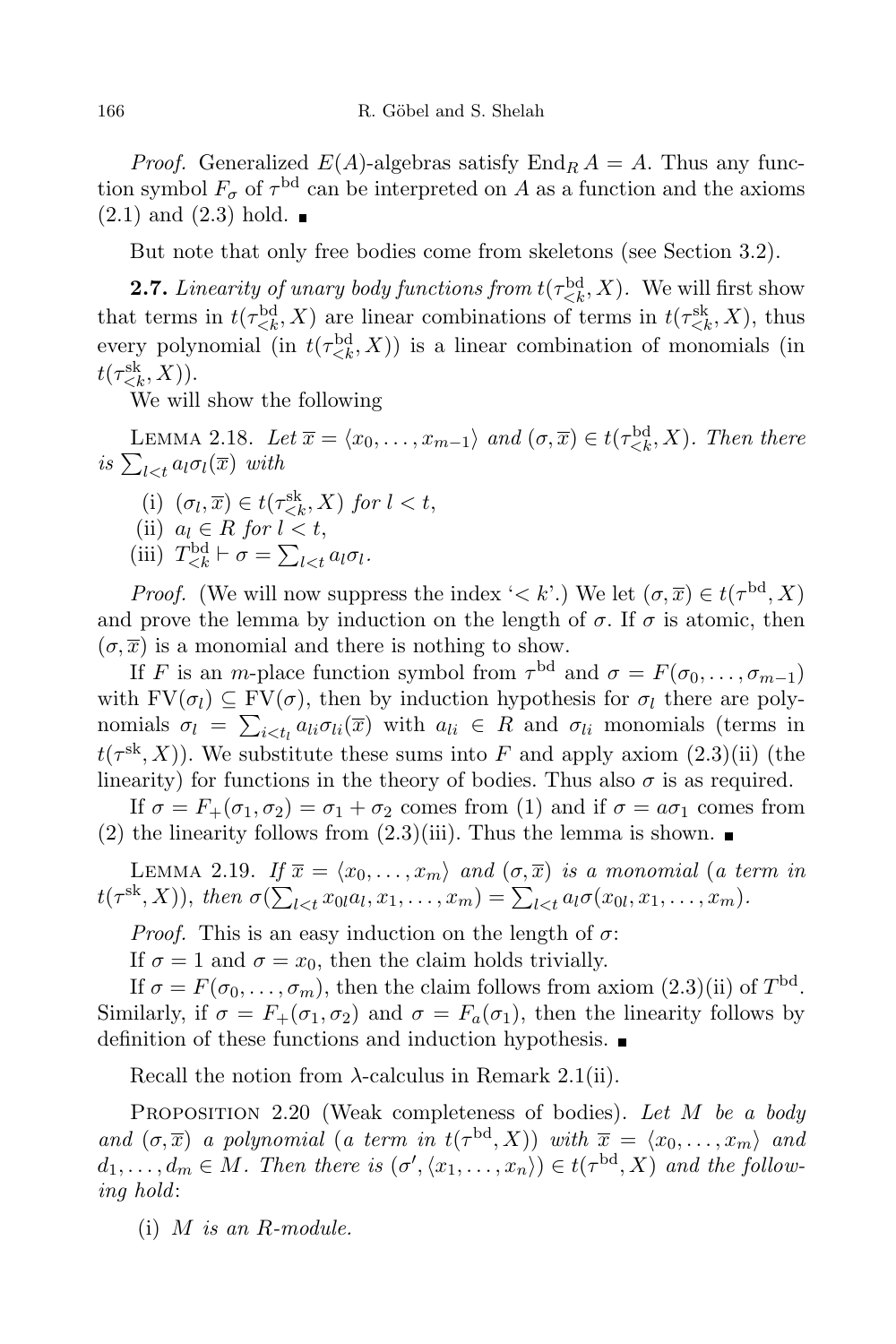(ii) The unary function  $\lambda.z\sigma(z, d_1, \ldots, d_m) : M \to M$  defined by  $z \mapsto$  $\sigma(z, d_1, \ldots, d_m)$  is the R-endomorphism  $\lambda y.y\sigma'(z, d_1, \ldots, d_m) \in$  $\operatorname{End}_R(M)$  given by  $y \mapsto y \sigma'(d_1, \ldots, d_m)$ .

REMARK. We will show here that there is a function symbol  $(\sigma', \overline{x}) \in$  $t(\tau^{\text{bd}}, X)$  such that  $\sigma(d, d_1, \ldots, d_m) = d\sigma'(d_1, \ldots, d_m)$  for all  $d \in M$ ; see axiom  $(2.1)(ii)(a)$  of the skeletons.

*Proof of Proposition 2.20.* By axioms  $(2.3)$  of  $T<sup>bd</sup>$  it is clear that M is an R-module. It remains to show (ii). Let  $(\sigma, \overline{x}') \in t(\tau^{\text{bd}}, X)$  with  $\overline{x}' =$  $\langle x_0, \ldots, x_m \rangle$  and  $\overline{x} = \langle x_1, \ldots, x_m \rangle$ . By Lemma 2.18 there are monomials  $(\sigma_l, \overline{x}') \in t(\tau^{\text{sk}}, X)$  and  $a_l \in R$  such that

$$
\sigma = \sum_{l < t} a_l \sigma_l.
$$

From the construction of  $\tau^{\text{sk}}$  we also have function symbols  $F_{\sigma_l(y_0,...,y_m)}$ satisfying axioms  $(2.1)$  and  $(2.3)$ . Thus

$$
\sigma_l(\overline{x}') = x_0 F_{\sigma_l(y_0,\ldots,y_m)}(\overline{x})
$$

and we put

$$
\sigma'(\overline{x}) = \sum_{l < t} a_l F_{\sigma_l(y_0, \dots, y_m)}(\overline{x}).
$$

For (ii) it remains to show  $\sigma(d, d_1, \ldots, d_m) = d\sigma'(d_1, \ldots, d_m)$  for all  $d \in M$ , which will follow from  $\sigma(x_0, \overline{x}) = x_0 \sigma'(\overline{x})$ . We use the three displayed formulas and calculate

$$
\sigma(x_0, \overline{x}) = \sum_{l < t} a_l \sigma_l(x_0, \overline{x}) = \sum_{l < t} a_l(x_0 F_{\sigma_l(y_0, \dots, y_m)}(\overline{x}))
$$
\n
$$
= x_0 \Big( \sum_{l < t} a_l F_{\sigma_l(y_0, \dots, y_m)}(\overline{x}) \Big) = x_0 \sigma'(\overline{x}).
$$

Hence (ii) follows.  $\blacksquare$ 

### 3. From the skeleton to the body

**3.1.** The monoid structure of skeletons. Recall from Theorem 2.12 that the skeleton on an infinite set X of free variables is the set  $M_X = \{ [\sigma] : \sigma \in$  $t^{\rm r}(\tau^{\rm sk})\}$  with *n*-place functions

$$
[F] : (M_X)^n \to M_X, \quad ([\sigma_0], \ldots, [\sigma_{n-1}]) \mapsto [F(\sigma_0, \ldots, \sigma_{n-1})],
$$

for each *n*-place function symbol  $F = F_{\sigma(y_0,...,y_{n-1})}$  with  $(\sigma, \overline{x}) \in t^r(\tau^{sk})$  and  $FV(\sigma) = \{x_0, \ldots, x_{n-1}\}.$  For simplicity we will also write Latin letters for the members of  $M_X$ , e.g.  $m = [\sigma] \in M_X$ . The set  $M_X$  has a distinguished element  $1 = \lfloor 1 \rfloor$  and  $m1 = 1m = m$  holds for all  $m \in M_X$  (thus  $M_X$  is an applicative structure with 1). In order to turn  $M_X$  into a monoid, we first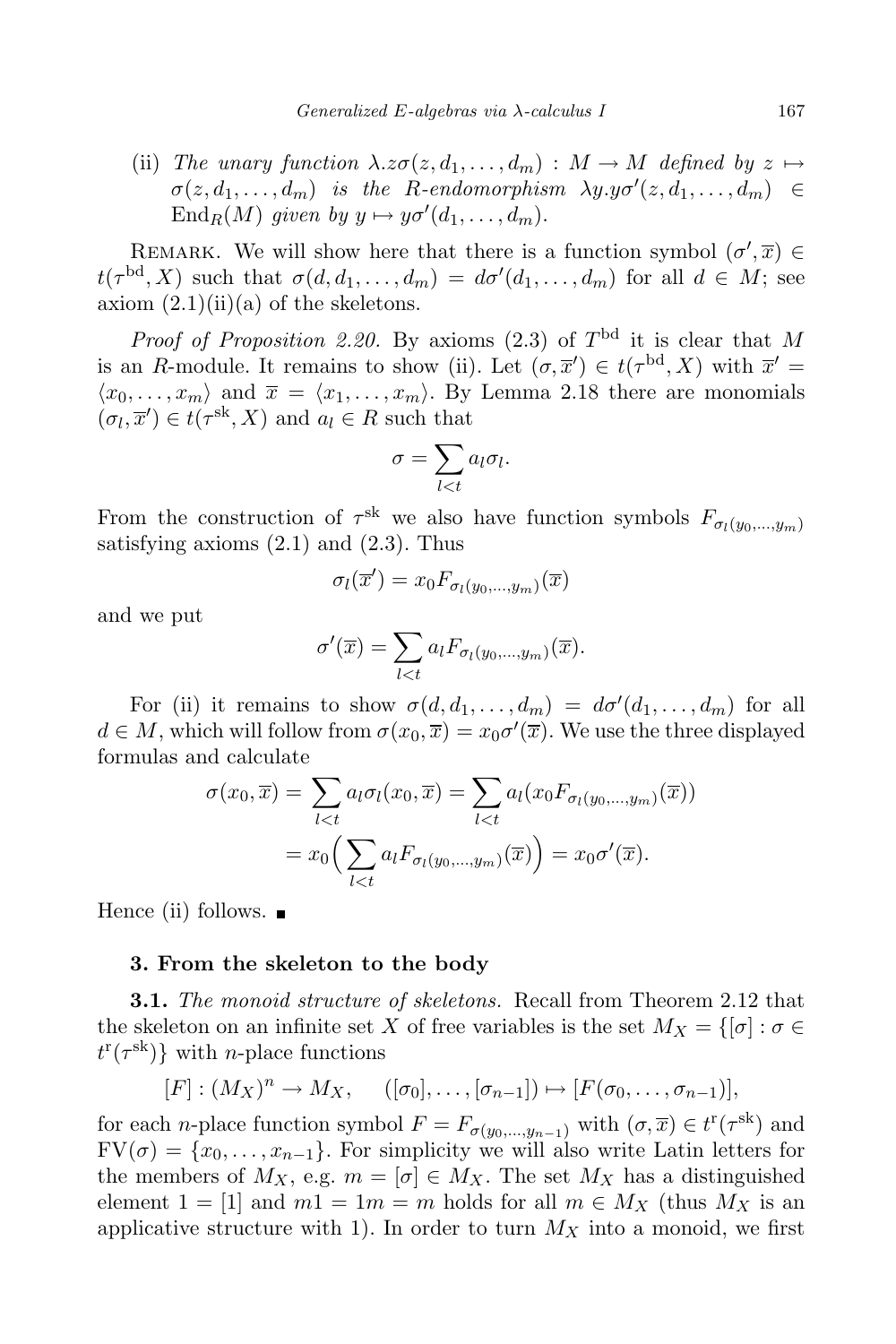represent  $M_X$  as a submonoid of Mono $(M_X)$ , the injective maps on  $M_X$ , say  $\iota : M_X \to \text{Mono}(M_X)$ .

Let  $a = [\sigma] \in M_X$  and  $\sigma' \in t(\tau^{\text{bd}})$ . We will use induction. If  $a = [1]$  then  $[\sigma']a = \sigma';$  if  $a = [x]$ , then  $[\sigma']a = \sigma'x$ ; and if  $a = [F_{\sigma(y_0,...,y_{n-1})}(x_1,...,x_{n-1})]$ is a unary function as above, then  $[\sigma']a = \sigma(\sigma', x_1, \ldots, x_{n-1})$  (so  $a\iota =$ [ $\lambda y.y\sigma$ ]). Thus at maps any  $m = [\sigma'] \in M_X$  to  $m(a \iota) = m(\lambda y.y\sigma) =$  $[m\sigma] \in M_X$ , which can be represented by a reduced element using (2.2). If  $a \neq b \in M_X$ , then  $1(a\iota) = a \neq b = 1(b\iota)$ , thus  $\iota : M_X \to \text{Mono}(M_X) \subseteq M_X$ is an embedding. We define multiplication of elements  $a, b \in M_X$  as composition of functions  $(a\iota)(b\iota) = (ab)\iota$ . This is to say that from  $a = [\sigma]$ ,  $b = [\sigma']$  we get the product as the equivalence class of  $\lambda y.((y\sigma')\sigma)$ . We will write  $a \cdot b = ab$  and will often suppress the map  $\iota$ . From the definition of Mono $(M_X)$  it follows that also  $M_X$  is a monoid. Note furthermore that  $[x][x'] \neq [x'][x]$  for any free variables  $x, x' \in X$ . We get

OBSERVATION 3.1. The free skeleton  $(M_X, \cdot, 1)$  with composition of functions as product is a non-commutative (associative) monoid with multiplication defined as above by the action on  $M_X$ : If  $[\sigma], [\sigma'] \in M_X$ , then  $[\sigma'] \cdot [\sigma] = [\lambda y. ((y\sigma')\sigma)].$ 

**3.2.** Free bodies from skeletons. Finally, we will associate with any skeleton M its (canonical) body  $\mathbb{B}_R M$ . Let  $\mathbb{B}_R M$  be the R-monoid algebra  $RM$ of the monoid M. Moreover, any n-place function  $F : M^n \to M$  extends uniquely by linearity to  $F : \mathbb{B}_R M^n \to \mathbb{B}_R M$ . We deduce

LEMMA 3.2. If  $R$  is a commutative ring as above and  $M$  is a skeleton, then the R-monoid algebra  $\mathbb{B}_{R}M$  of the monoid M is a body. If the skeleton  $M_X$  is freely generated by X, then also  $\mathbb{B}_RM$  is freely generated by X as a body. Moreover  $R \mathbb{B}_R M_X = \bigoplus_{m \in M} mR$ .

*Proof.* It is easy to see that  $\mathbb{B}_R M$  (with the linear *n*-place functions) is a body. We first claim that X, viewed as  $\{[x]: x \in X\} \subseteq \mathbb{B}_R M_X$ , is a basis. Indeed, apply Lemma 2.18 to the R-monoid  $\mathbb{B}_RM_X$ : Any  $(\sigma,\overline{x})\in t(\tau^{\rm bd},X)$  can be written as a polynomial  $\sigma = \sum_l \sigma_l a_l$  with monomial  $(\sigma_l, \overline{x}) \in t(\tau^{\text{sk}}, X)$ . Moreover, any  $\sigma_l$  is viewed as an element of  $\mathrm{Mono}(M_X),$  so axiom  $(2.1)(\mathrm{ii})(\mathrm{a})$ applies and  $\sigma_l$  becomes a product of elements from X. Thus X generates  $\mathbb{B}_RM_X$ . The monomials of the skeleton M extend uniquely by linearity to polynomials of the free R-module  ${}_{R}\mathbb{B}_{R}M_{X} = \bigoplus_{m\in M}mR$  from its basis M.

We will also need the notion of an extension of bodies.

DEFINITION 3.3. Let  $\mathbb{B}$  and  $\mathbb{B}'$  be two bodies. Then  $\mathbb{B} \leq \mathbb{B}'$  ( $\mathbb{B}'$  extends  $\mathbb{B}$ ) if and only if  $\mathbb{B} \subseteq \mathbb{B}'$  as R-algebras and if  $(\sigma, \overline{x}) \in t(\tau^{\text{bd}}, X)$  and  $F_{\sigma}$  is a function symbol with corresponding unary R-linear function  $F$  of  $\mathbb{B}'$ , then its natural restriction to  $\mathbb B$  is the function for  $\mathbb B$  corresponding to  $F_{\sigma}$ .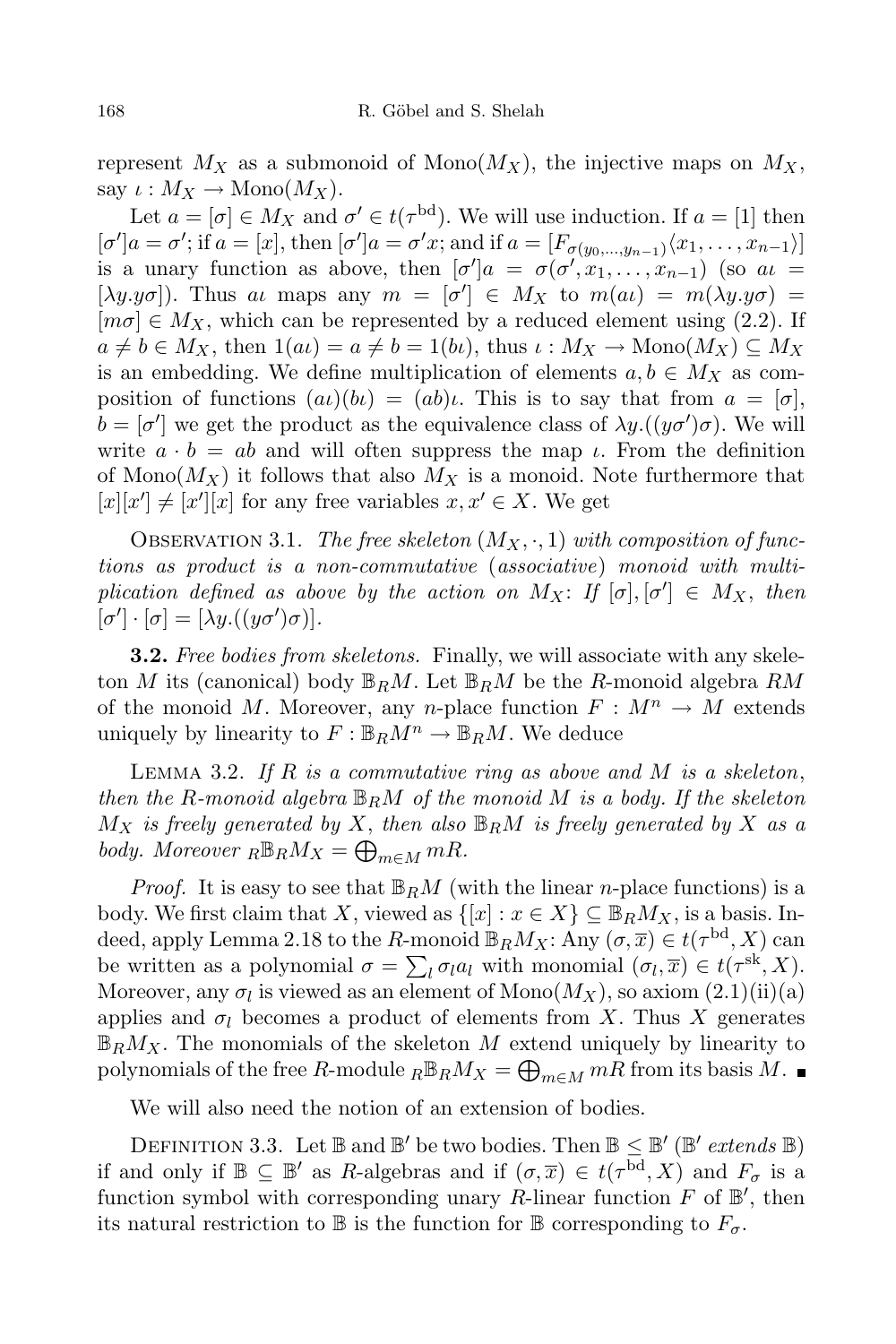EXAMPLE 3.4. Let  $X \subseteq X'$  be sets of free variables and  $\mathbb{B}, \mathbb{B}'$  be the free bodies generated by the free skeletons obtained from  $X$  and  $X'$ , respectively. Then  $\mathbb{B} \leq \mathbb{B}'$ . In this case we say that  $\mathbb{B}'$  is free over  $\mathbb{B}$ .

4. The technical tools for the main construction. The endomorphism ring  $\text{End}_R \mathbb{B}_R M_X$  of the R-module  $R \mathbb{B}_R M_X$  has natural elements as endomorphisms: these are the (generalized) polynomials interpreted by the terms in  $\sigma \in t(\tau^{\text{bd}}, X)$  acting by scalar multiplication on  $\mathbb{B}_R M_X$  as shown in Proposition 2.20(ii). The closure under these polynomials is dictated by the properties of  $E(R)$ -algebras. Thus we would spoil our aim to construct generalized  $E(R)$ -algebras if we "lose these R-linear maps" on the way.

DEFINITION 4.1. Let  $(\sigma,\overline{x}) \in t(\tau^{\text{bd}}, X)$  with  $\overline{x} = \langle x_0, \ldots, x_n \rangle$ . If  $\mathbb B$  is a body and  $\overline{d} = \langle d_1, \ldots, d_n \rangle$  with  $d_1, \ldots, d_n \in \mathbb{B}$ , then we call  $s_{\overline{d}}(y) =$  $\lambda y.\sigma(y,\overline{d})$  the (generalized) polynomial over  $\mathbb B$  with coefficients  $\overline{d}$ .

Note that  $\sigma_{\overline{d}}(y)$  is a sum of products of elements  $d_i$  and y. Here we must achieve (full) completeness of the final body, thus showing that any endomorphism is represented. By a prediction principle we kill all endomorphisms that are not represented by  $t(\tau<sup>bd</sup>, X)$ —thus the resulting structure will be complete: Any R-endomorphism of an extended body  $\mathbb{B}_R M_X$  will be represented by a polynomial  $q(x)$  over  $\mathbb{B}_R M_X$ , so  $\mathbb{B}_R M_X$  is complete or equivalently an  $E(R)$ -algebra.

The fact that  $\mathbb{B}_R M_X$  is not just the R-linear closure (or A-linear closure for some algebra  $A$ ) makes this final task, to get rid of undesired endomorphisms, harder than in the case of realizing algebras as endomorphism algebras (where the closure is not that floppy).

DEFINITION 4.2. Let B be a body and  $G = R\mathbb{B}$ . Then  $\varphi \in \text{End}_R G$  is said to be represented  $(by q(y))$  if there is a generalized polynomial  $q(y)$ with coefficients in B such that  $q\varphi = q(q)$  for all  $q \in G$ .

If all elements from  $\text{End}_R G$  are represented, then  $\mathbb B$  is a generalized  $E(R)$ -algebra.

As for other algebraic structures, we have

LEMMA 4.3. Let R be an S-ring as above and  $\mathbb B$  be a body generated by B. Then B is a basis of  $\mathbb B$  if one of the following equivalent conditions holds:

- (i) If  $B' = \mathbb{B}_R M_X$  is the body generated by the free skeleton  $M_X$  and  $X \rightarrow B$  is a bijection, then this map extends to an isomorphism  $\mathbb{B}' \to \mathbb{B}$ .
- (ii) B is independent in  $\mathbb{B}$ , i.e. if  $(\sigma_1, \overline{x})$ ,  $(\sigma_2, \overline{x}) \in t^r(\tau^{bd}, X)$  and the sequence  $\overline{b}$  from B is suitable for  $\overline{x}$  such that  $\sigma_1(\overline{b}) = \sigma_2(\overline{b})$ , then  $T^{\mathrm{bd}} \vdash \sigma_1(\overline{x}) = \sigma_2(\overline{x}).$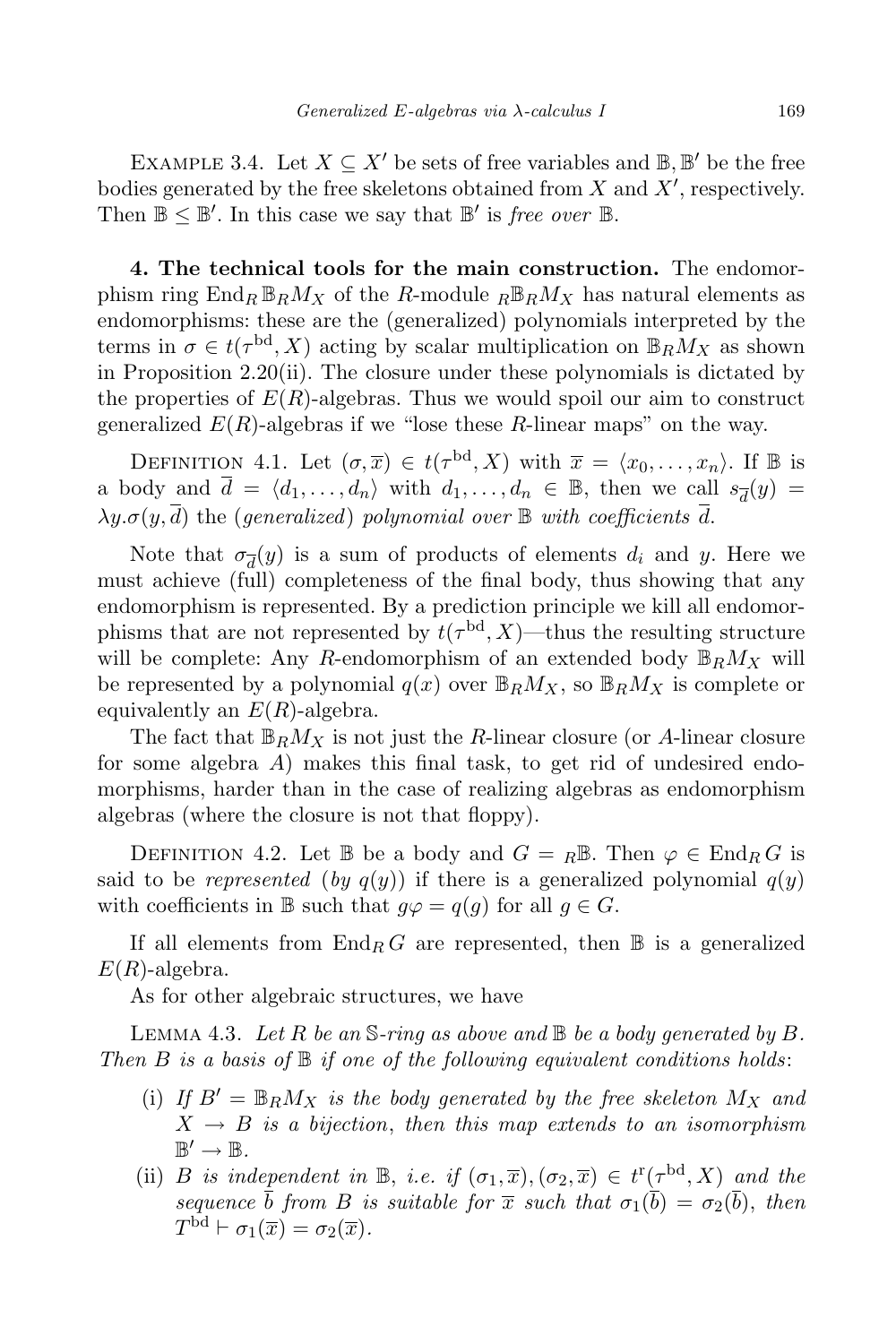(iii) For all bodies H and maps  $\varphi : B \to H$  there is an extension  $\overline{\varphi}$ :  $\mathbb{B}_RM_X \to H$  as  $T^{\text{bd}}$ -homomorphism.

*Proof.* The proof is well known for varieties (see Grätzer  $[17, p. 198,$ Theorem 3] or Bergman [2, Chapter 8]), so it follows from Observation  $2.15.$ 

FREENESS PROPOSITION 4.4. Let R be an S-ring as above and  $X \subseteq X'$ be sets of variables and  $\mathbb{B}_R M_X \subseteq \mathbb{B}_R M_{X'}$  the corresponding free bodies. If  $u \in \mathbb{B} := \mathbb{B}_R M_X$  and  $v \in X' \setminus X$ , then  $w := u + v \in \mathbb{B}' := \mathbb{B}_R M_{X'}$  is free over  $\mathbb{B}$ , *i.e.* there is a basis  $X''$  of  $\mathbb{B}'$  with  $w \in X'' \supseteq X$ .

*Proof.* We will use Lemma 4.3(iii) to show that the set  $X'' := (X' \setminus \{v\})$ ∪{w} is a basis of  $\mathbb{B}'$ . First note that  $X''$  also generates  $\mathbb{B}'$ , thus  $\mathbb{B}' = \mathbb{B}_R M_{X''}$ .

Given  $\varphi: X'' \to H$  for a body H, we must extend this map to  $\overline{\varphi}: \mathbb{B}' \to H$ . Let  $\varphi' := \varphi \restriction (X' \setminus \{v\})$  and note that the set  $X' \setminus \{v\} = X'' \setminus \{w\}$  is independent. Thus if  $\mathbb{B}_0 := \mathbb{B}_R M_{X' \setminus \{v\}}$ , then  $\varphi'$  extends to  $\overline{\varphi'} : \mathbb{B}_0 \to H$ by freeness, and from  $u \in \mathbb{B}_0$  follows the existence of  $u\overline{\varphi'} \in H$ . We now define  $\overline{\varphi}$ : if  $\overline{\varphi} \upharpoonright \mathbb{B}_0 := \overline{\varphi'}$ , then  $\overline{\varphi} \upharpoonright (X' \setminus \{v\}) = \varphi' = \varphi \upharpoonright (X' \setminus \{v\})$ . Thus it remains to extend  $\overline{\varphi'}$  to  $\overline{\varphi}$ :  $\mathbb{B'} \to H$  in such a way that  $w\overline{\varphi} = w\varphi$ . If  $w\varphi =: h \in H$ , then we must have  $h = w\overline{\varphi} = (u+v)\overline{\varphi} = u\overline{\varphi} + v\overline{\varphi}$ . Hence put  $v\overline{\varphi} := h - u\overline{\varphi} = h - u\overline{\varphi'}$ . Now  $\overline{\varphi} : \mathbb{B}' \to H$  exists, because X' is free,  $\varphi' \subseteq \overline{\varphi}$  and  $w\overline{\varphi} = (u+v)\overline{\varphi} = u\overline{\varphi} + h - u\overline{\varphi} = h = w\varphi$ , thus  $\varphi \subseteq \overline{\varphi}$  holds as required.

The following corollaries (used several times for exchanging basis elements) are immediate consequences of the last proposition.

COROLLARY 4.5. Let X be a basis for the body  $\mathbb{B}$ , let  $v \in X$  and let  $\mathbb{B}'$  be the subbody of  $\mathbb B$  generated by  $X\setminus\{v\}$  and  $w\in\mathbb B'$ . Then  $X'=X\setminus\{v\}\cup\{v+w\}$ is another basis for B.

COROLLARY 4.6. If  $X \subseteq X'$  and  $\mathbb{B}_R M_X \subseteq \mathbb{B}_R M_{X'}$ , then any basis of  $\mathbb{B}_R M_X$  extends to a basis of  $\mathbb{B}_R M_{X'}$ .

*Proof.* If  $X''$  is a basis of  $\mathbb{B}_R M_X$ , then it is left as an exercise to show that  $(X' \setminus X) \cup X''$  is a basis of  $\mathbb{B}_R M_{X'}$ . ■

The last corollaries have another implication.

COROLLARY 4.7. Suppose that  $\mathbb{B}_{\alpha}$   $(\alpha \leq \delta)$  is an ascending, continuous chain of bodies such that  $\mathbb{B}_{\alpha+1}$  is free over  $\mathbb{B}_{\alpha}$  for all  $\alpha < \delta$ . Then  $\mathbb{B}_{\delta}$  is free over  $\mathbb{B}_0$ , and if  $\mathbb{B}_0$  is free, then  $\mathbb{B}_\delta$  is free as well.

The proof of the next lemma is also obvious. It follows by application of the distributive law in  $T<sup>bd</sup>$  and collection of summands with p.

LEMMA 4.8. Let  $q(y)$  be a generalized polynomial and  $r \in R$ . Then there is a polynomial  $q'(y)$  such that  $q(y_1 + ry_2) = q(y_1) + rq'(y_1, y_2)$ .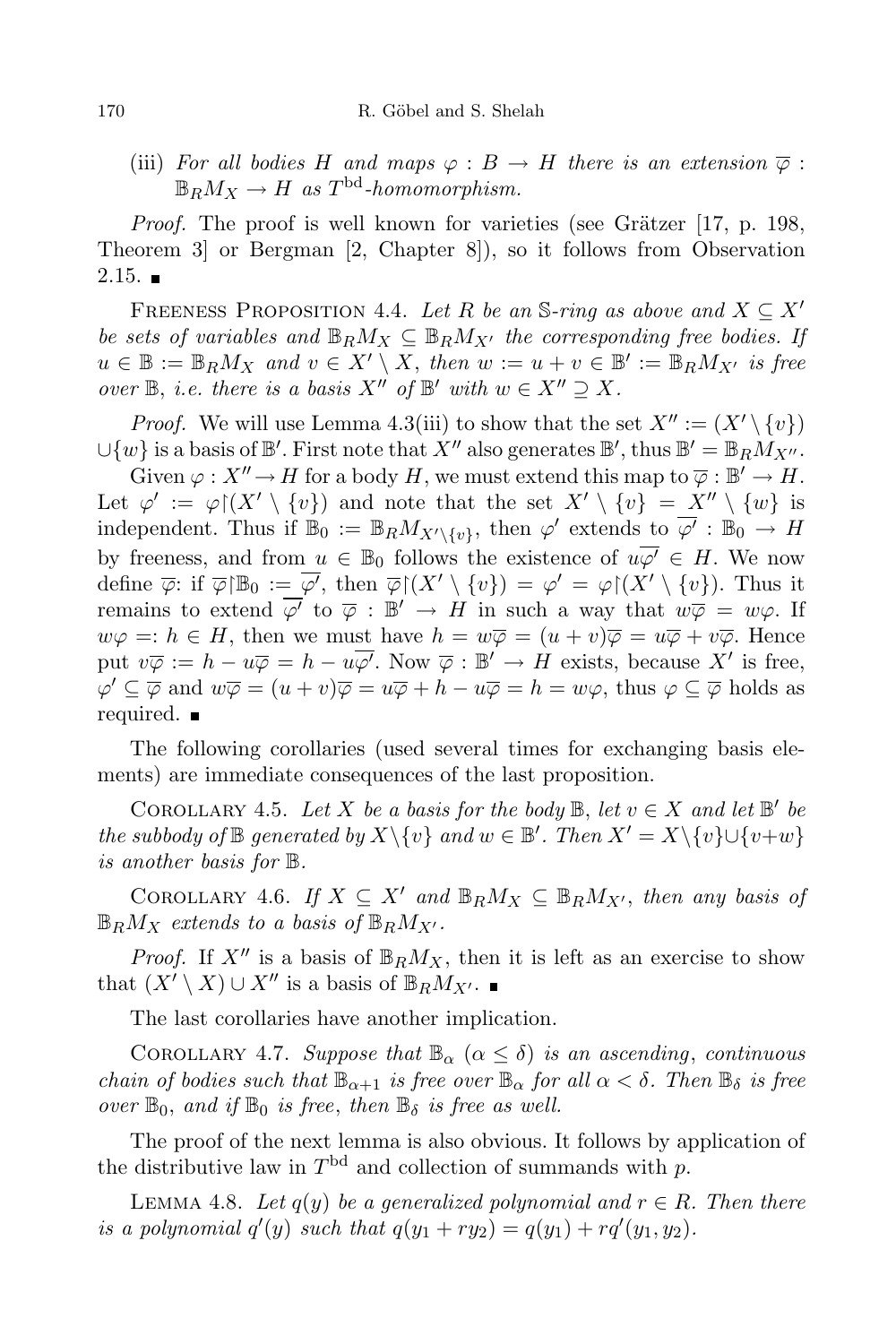*Proof.* By Lemma 2.18 we can write  $\sigma = \sum_{l \lt t} a_l \sigma_l$  with  $(\sigma_l, \overline{x}) \in t(\tau^{\text{sk}}, X)$ for any specified term  $(\sigma,\overline{x}) \in t(\tau^{bd},X)$ . Thus it is enough to show  $q(y_1 + ry_2) = q(y_1) + rq'(y_1, y_2)$  for generalized monomials q, and this is obvious by iterated use of axiom  $(2.3)(ii)$ .

LEMMA 4.9. Let  $X_0, X_1, X_2$  be pairwise disjoint infinite sets,  $\mathbb{B}_0 := \mathbb{B}(X_0)$  $\subseteq \mathbb{B} := \mathbb{B}(X_0 \cup X_1 \cup X_2)$  and  $q(y), q_1(y), q_2(y)$  polynomials over  $\mathbb{B}_0$  such that

$$
q(g + v_1 + v_2) = q_1(v_1) + q_2(v_2)
$$

for some  $g \in \mathbb{B}_0, v_1 \in X_1, v_2 \in X_2$ . Then the following hold:

- (i)  $q(y)$  is a linear polynomial in y, i.e. y appears at most once in every monomial.
- (ii)  $q_1(y) q_2(y)$  does not depend on y.

*Proof.* (i) Write  $q(y) = \sum_{i=1}^{n} m_i(y)$  as a sum of minimal length of generalized R-monomials and suppose for contradiction that  $y$  appears  $n$  times in  $m_1(y)$  with  $n > 1$ . Also let, without loss of generality, n be maximal for the chosen monomial  $m_1(y)$ .

By the distributive law the monomials of the polynomial  $q(q + v_1 + v_2)$ include those monomials induced by  $m_1(y)$  replacing all entries of the variable y by arbitrary choices of  $v_1$  and  $v_2$ . Let  $m'_1$  be one of these monomials. If there are further such monomials  $m'_i$   $(i \leq k)$  like  $m'_1$  coming from this substitution into monomials  $m_i(y)$  of  $q(y)$  with  $\sum_{i=1}^k m'_i = 0$ , then replacing all  $v_1$ s and  $v_2$ s by ys gives  $\sum_{i=1}^k m_i(y) = 0$ , contradicting the minimality of the above sum. Thus  $m'_1$  represents a true monomial (not canceled by others) of  $q(q + v_1 + v_2)$ , and as  $n > 1$  we may also assume that  $v_1$  and  $v_2$  both appear in  $m'_1$ . This monomial does not exist on the right-hand side of the equation in the lemma—a contradiction. Thus (i) holds.

(ii) First substitute in the given equation  $v_1 := y$ ,  $v_2 := 0$  and  $v_1 := 0$ ,  $v_2 := y$ , respectively. Thus  $q(g+y) = q_1(y)+c$  and  $q(g+y) = q_2(y)+c'$ , where  $c := q_2(0), c' := q_1(0) \in \mathbb{B}_0$ . Subtraction now yields  $0 = q_1(y) - q_2(y) + (c - c')$ , thus  $q_1(y) - q_2(y) = c' - c$  does not depend on y, as required.

In order to establish the Step Lemmas below, we next prepare some preliminary results. Let  $X_{\omega} = \bigcup_{n \in \omega} X_n$  be the union of a strictly increasing sequence of infinite sets  $X_n$  of variables and fix a sequence  $v_n \in X_n \setminus X_{n-1}$ of elements  $(n \in \omega)$ . Moreover, let  $M_{\alpha} = M_{X_{\alpha}}$  be the skeleton and  $\mathbb{B}_{\alpha} :=$  $\mathbb{B}(X_{\alpha})$  be the body generated by  $X_{\alpha}$  for  $\alpha \leq \omega$ , respectively. Note that by our identification  $\mathbb{B}(X_\alpha)$  is an R-algebra and, restricting to the module structure,  $G_{\alpha} := R\mathbb{B}(X_{\alpha})$  is an R-module, which is free by Lemma 3.2. Recall that  $\mathbb{S} = \{p^n : n \in \omega\}$  for some  $p \in R$  (with  $\bigcap_{n \in \omega} p^n R = 0$ ) generates the S-topology on R-modules. Thus the S-topology is Hausdorff on  $G_{\alpha}$  and  $G_{\alpha}$  is naturally an S-pure R-submodule of its S-completion  $G_{\alpha}$ ; we write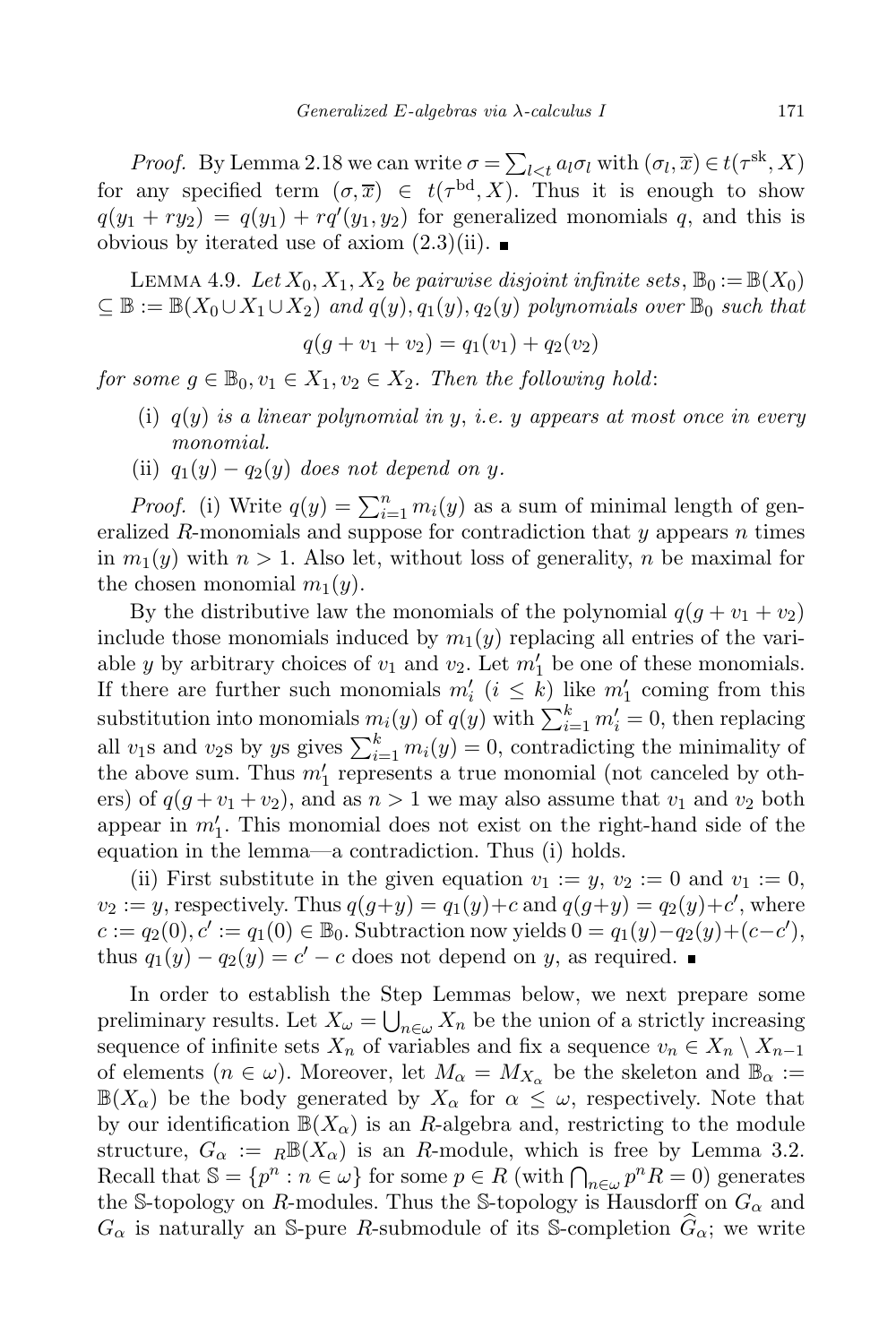$G_{\alpha} \subseteq_{*} \widehat{G}_{\alpha}$  and pick particular elements  $w_n \in \widehat{G}_{\omega}$ . If  $a_i \in \{0,1\}$  and  $l_n \in \mathbb{N}$ is increasing, then we define

(4.1) 
$$
w_n(v_n, l_n, a_n) := w_n := \sum_{k \ge n} p^{l_k - l_n} a_k v_k \in \widehat{G}_{\omega}
$$

and easily check that

(4.2) 
$$
w_n - p^{l_{n+1} - l_n} w_{n+1} = a_n v_n \in G_n \text{ for all } n \in \omega.
$$

PROPOSITION 4.10. Let  $a_n \in \{0,1\}$  and  $l_n \in \mathbb{N}$  be as above. If  $X_{\omega+1} =$  $X_{\omega} \setminus \{v_n : a_n = 1, n > 0\} \cup W$  with  $W = \{w_n : n > 0\}$  and  $\mathbb{B}_{\omega+1} := \mathbb{B}(X_{\omega+1}),$  $G_{\omega+1} = {}_R\mathbb{B}_{\omega+1}$ , then the following hold:

- (i)  $G_{\omega} \subseteq_{*} G_{\omega+1} \subseteq_{*} \widehat{G}_{\omega}$ .
- (ii)  $G_{\omega+1}/G_{\omega}$  is p-divisible, thus an  $\mathbb{S}^{-1}R$ -module.
- (iii)  $X_{\omega+1}$  is a basis of the (free) skeleton  $M_{\omega+1} = M_{X_{\omega+1}}$ .
- (iv) The R-algebra  $\mathbb{B}_{\omega+1}$  is freely generated by the skeleton  $M_{\omega+1}$ , thus  $\mathbb{B}_{\omega+1} = RM_{\omega+1}$  and  $G_{\omega+1} = \bigoplus_{m \in M_{\omega+1}} Rm$ .
- (v)  $\mathbb{B}(X_{\omega+1})$  is free over  $\mathbb{B}(X_n)$  (as body).

*Proof.* (i) Clearly  $G_{\omega} \subseteq_{*} \widehat{G}_{\omega}$  and  $G_{\omega+1} \subseteq \widehat{G}_{\omega}$ . From  $w_n, w_{n+1} \in X_{\omega+1}$ ,  $a_n = 1$  and (4.2) it follows that  $v_n \in G_{\omega+1}$ . Hence  $v_n \in G_{\omega+1}$  for all  $n \in \omega$ and  $G_{\omega} \subseteq \mathbb{B}(X_{\omega+1}) = G_{\omega+1}$  follows at once. Thus  $G_{\omega+1}/G_{\omega} \subseteq \widehat{G}_{\omega}/G_{\omega}$  and purity  $(G_{\omega+1} \subseteq \hat{G}_{\omega})$  follows if  $G_{\omega+1}/G_{\omega}$  is p-divisible. This is the content of part (ii).

(ii) By definition of the body  $\mathbb{B}(X_{\omega+1})$ , any element  $g \in G_{\omega+1}$  is a sum of monomials in  $X_{\omega+1}$ . If  $w_n, w_{n+1}$  are involved in such a monomial, then we apply (4.2) and get  $w_n = pw_{n+1} + a_n v_n$ , which is  $w_n \equiv pw_{n+1} \mod G_\omega$ . Let m be the largest index of the  $w_n$ s which contributes to g. We can remove all w<sub>i</sub> of smaller index  $i < m$  and also write  $w_m \equiv pw_{m+1} \mod G_{\omega}$ . Thus  $g + G_{\omega}$  is divisible by p and  $G_{\omega+1}/G_{\omega}$  is an  $\mathbb{S}^{-1}R$ -module.

(iii) It is enough to show that  $X_{\omega+1}$  is free, because  $X_{\omega+1}$  generates  $M_{\omega+1}$  by definition of the skeleton. First we claim that

$$
X' = (X_{\omega} \setminus \{v_n\}) \cup \{w_n\} \text{ is free.}
$$

We apply the characterization of a basis by Lemma 4.3(ii). Let  $(\sigma_1, \overline{x}), (\sigma_2, \overline{x})$  $\in t^{r}(\tau^{\text{bd}}, X)$   $(\overline{x} = \langle x_1, \ldots, x_k \rangle)$  be such that

$$
\sigma_1(y_1,\ldots,y_k)=\sigma_2(y_1,\ldots,y_k)
$$

for some  $y_i \in X'$  and suppose that  $y_1 = w_n$  (there is nothing to show if  $w_n$  does not appear among the  $y_i$ 's, because they are free; otherwise we relabel the  $y_i$ 's such that  $y_1 = w_n$ ). Now we consider the above equation as an element in  $G_{\omega}$  and note that the support  $[y_i] \subseteq X_{\omega}$  of the elements  $y_i$   $(i > 1)$  is finite, while  $w_n$  has infinite support  $\{v_k : k > n\} \subseteq [w_n]$ . Thus we project  $\sigma_i(y_1,\ldots,y_k)$  onto a free summand from  $[w_n] \setminus \bigcup_{1 \leq i \leq k} [y_i]$  and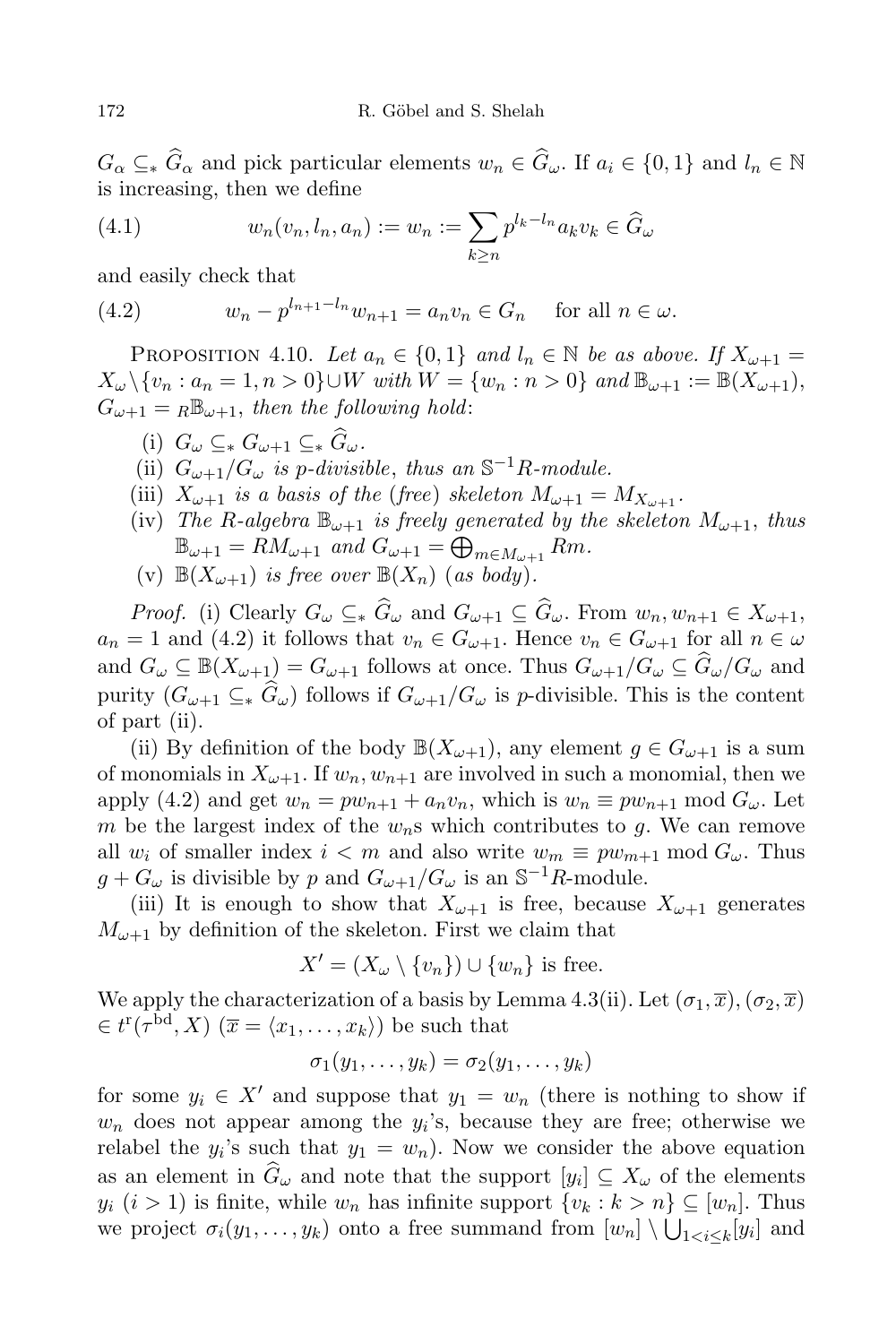$y_1$  can be replaced by a free variable v (over  $y_2, \ldots, y_k$ ) and  $\sigma_1(v, y_2, \ldots, y_k)$  $= \sigma_2(v, y_2, \dots, y_k)$  are the same. Hence the first claim follows.

By the first claim and induction it follows that

(4.3) 
$$
(X_{\omega} \setminus \{v_1, \ldots, v_n\}) \cup \{w_1, \ldots, w_n\} \text{ is free.}
$$

Finally let  $y_1, \ldots, y_m$  be any finite subset of  $X_{\omega+1}$ . We may assume that  $y_1, \ldots, y_k \in W_n = \{w_i : i \leq n\}$  and  $y_{k+1}, \ldots, y_m \in X_{\omega+1} \setminus W$ . Hence

 $y_1, \ldots, y_m \in W_n \cup X_\omega \setminus \{v_1, \ldots, v_n\},\$ 

which is free by (4.3), thus  $X_{\omega+1}$  is free and (iii) follows.

(iv) is a consequence of (iii) and the definitions.

(v) We note that (by (iii)) the body  $\mathbb{B}(X_{\omega+1})$  is freely generated by  $X_{\omega+1}$  and also (using (4.2)) by the (free) set  $X' = (X_{\omega+1} \setminus \{w_1, \ldots, w_n\}) \cup$  $\{v_1, \ldots, v_n\}$ . However,  $X_n \subseteq X'$ , which generates  $\mathbb{B}(X_n)$ , hence (v) also follows.  $\blacksquare$ 

Throughout the remaining part of this section and Section 5 we use the notations from Proposition 4.10. Moreover, we assume the following, where we view  $\mathbb{B}_{\omega}$  as an R-algebra:

(4.4) Let 
$$
\varphi \in \text{End}_R G_\omega \setminus \mathbb{B}_\omega
$$
, with  $G_n \varphi \subseteq G_n$  for all  $n \in \omega$ .

LEMMA 4.11. Let  $\varphi$  be as in (4.4). If  $w_0\varphi \in G_{\omega+1}$ , then the following hold:

- (i) There exist  $m \in \omega$  and a generalized polynomial  $q_0(y)$  over  $\mathbb{B}_{\omega}$  such that  $w_0\varphi = q_0(w_m)$ .
- (ii) There exists an  $n_* > m$  such that  $q_0$  is a polynomial over  $\mathbb{B}_{n_*}$ .

*Proof.* (i) If  $w_0\varphi \in G_{\omega+1}$ , then there exists some  $m \in \omega$  such that  $w_0\varphi \in \mathbb{B}_R M_{X_\omega \cup \{w_0,\dots,w_m\}}$ . Using  $w_i \equiv pw_{i+1} \bmod G_\omega$  it follows that

$$
w_0\varphi \in \mathbb{B}_R M_{X_\omega \cup \{w_m\}},
$$

and there is a generalized polynomial  $q_0(y)$  over  $\mathbb{B}_{\omega}$  such that  $w_0\varphi = q(w_m)$ .

(ii) The coefficients of  $q_0$  are in some  $\mathbb{B}_{n_*}$  for some  $n_* > m$ .

5. The three Step (or Stop) Lemmas. We will use the notations from Proposition 4.10 and (4.4).

We begin with our first Step Lemma, which will stop  $\varphi$  becoming an endomorphism of our final module.

STEP LEMMA 5.1. Let  $\varphi \in \text{End}_R G$  be an endomorphism as in (4.4) such that for all  $n \in \omega$  there is  $g_n \in X_{n+1} \setminus G_n$  with  $g_n \varphi \notin \mathbb{B}_R M_{X_n \cup \{g_n\}}$ , and let  $G_{\omega+1}$  be defined with  $w_n = w_n(g_n, l_n, 1)$  as in (4.1) for suitable elements  $l_n \in \omega$ . Then  $\varphi$  does not extend to an endomorphism in  $\text{End}_R G_{\omega+1}$ .

*Proof.* We define inductively an ascending sequence  $l_n \in \omega$ . If  $C \subseteq G_{\omega}$ is a submodule, then the *p*-closure of C is defined by  $\overline{C} = \bigcap_{n \in \omega} (p^n G_{\omega} + C)$ .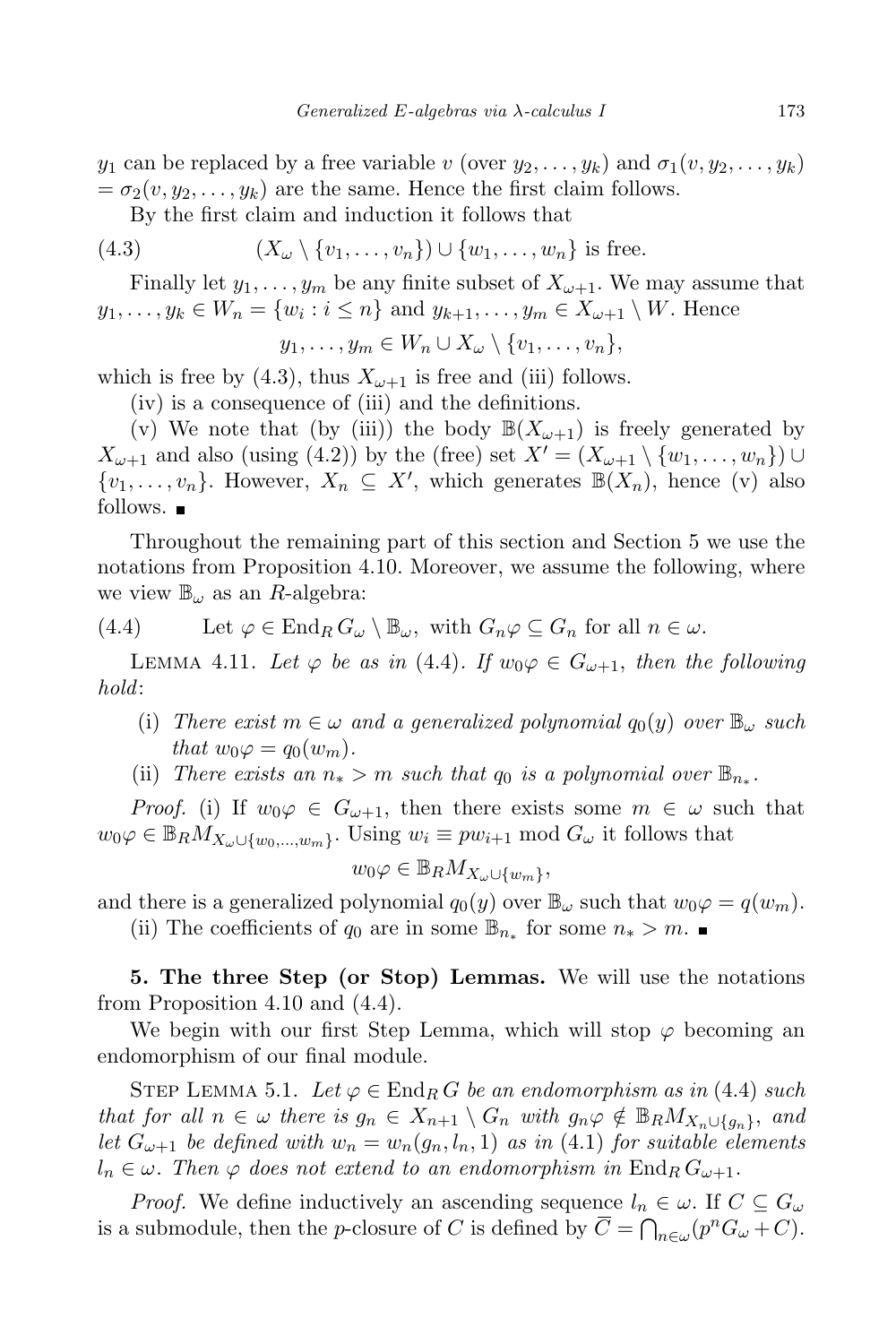It is the closure of C in the S-adic topology, which is Hausdorff on  $G_{\omega}$  (i.e.  $\bigcap_{n\in\omega}p^nG_\omega=0$ ). In particular  $C=\overline{C}$  if C is a summand of  $G_\omega$  (e.g.  $C=0$ is closed).

By hypothesis we have  $g_n\varphi \notin \mathbb{B}_R M_{X_n \cup \{g_n\}}$  and  $\mathbb{B}_R M_{X_n \cup \{g_n\}}$  is a summand of  $G_{\omega}$ , so it is closed in the S-topology. There is an  $l \in \omega$  such that  $g_n\varphi \notin \mathbb{B}_R M_{X_n \cup \{g_n\}} + p^l G_\omega$ . If  $l_{n-1}$  is given, we may choose  $l = l_n$  such that  $l_n > 3l_{n-1}$ . We will ensure (just below) that  $G_\omega \subseteq_* G_{\omega+1}$  is S-pure, thus  $p^{l_n}G_{\omega+1}\cap G_{\omega}\subseteq p^{l_n}G_{\omega}$ , and hence:

(5.1) There is a sequence  $l_n \in \omega$  with  $l_{n+1} > 3l_n$  and

$$
g_n \varphi \notin \mathbb{B}_R M_{X_n \cup \{g_n\}} + p^{l_n} G_{\omega+1}.
$$

Hence  $G_{\omega+1}$  is well defined and Proposition 4.10 holds; in particular  $G_{\omega} \subseteq_{*}$  $G_{\omega+1}$  and  $G_{\omega}$  is dense in  $G_{\omega+1}$  ( $\overline{G}_{\omega} = G_{\omega+1}$ ). Suppose for contradiction that  $\varphi \in \text{End}_{R} G_{\omega}$  extends to an endomorphism of  $G_{\omega+1}$ ; this extension is unique, and we call it also  $\varphi \in \text{End}_R G_{\omega+1}$ . In particular  $w_0 \varphi \in G_{\omega+1}$ ; by Lemma 4.11 there is a polynomial  $q_0(y)$  with coefficients in  $\mathbb{B}_{n_*}$  for some  $n_* \in \omega$  and with  $w_0\varphi = q_0(w_m)$  for some  $m \in \omega$ . We choose  $n > \max\{n_*, m\}$ and use  $(4.1)$  to compute  $w_0$ :

$$
w_0 = \sum_{i=1}^n p^{l_i - l_0} g_i + p^{l_{n+1} - l_0} w_{n+1}.
$$

Application of  $\varphi$  gives

$$
w_0 \varphi \equiv \sum_{i=1}^{n-1} p^{l_i - l_0} (g_i \varphi) + p^{l_n - l_0} (g_n \varphi) \bmod p^{l_{n+1} - l_0} G_{\omega+1}.
$$

If  $i < n$ , then  $g_i \in G_n$  and  $g_i \varphi \in G_n$  by the choice of  $\varphi$ . The last equality becomes  $w_0 \varphi \equiv p^{l_n-l_0}(g_n \varphi) \mod p^{l_{n+1}-l_0} G_{\omega+1} + G_n$ , hence

$$
q_0(w_0) \equiv p^{l_n-l_0}(g_n \varphi) \bmod (p^{l_{n+1}-l_0} G_{\omega+1} + G_n).
$$

Finally, we determine  $p^{l_n-l_0}(g_n\varphi)$  in terms of  $\mathbb{B}_RM_{X_n\cup\{g_n\}}$ . From  $w_0\varphi =$  $q_0(w_m)$ ,  $n > m$  and the definition of  $w_m$  in (4.2) we get

$$
w_m = \sum_{i=m}^{n-1} p^{l_i - l_m} g_i + p^{l_n - l_m} g_n + p^{l_{n+1} - l_m} w_{n+1},
$$

thus

$$
q_0(w_m) \equiv q_0 \left( \sum_{i=m}^{n-1} p^{l_i - l_m} g_i + p^{l_n - l_m} g_n \right) \bmod p^{l_{n+1} - l_m} G_{\omega+1},
$$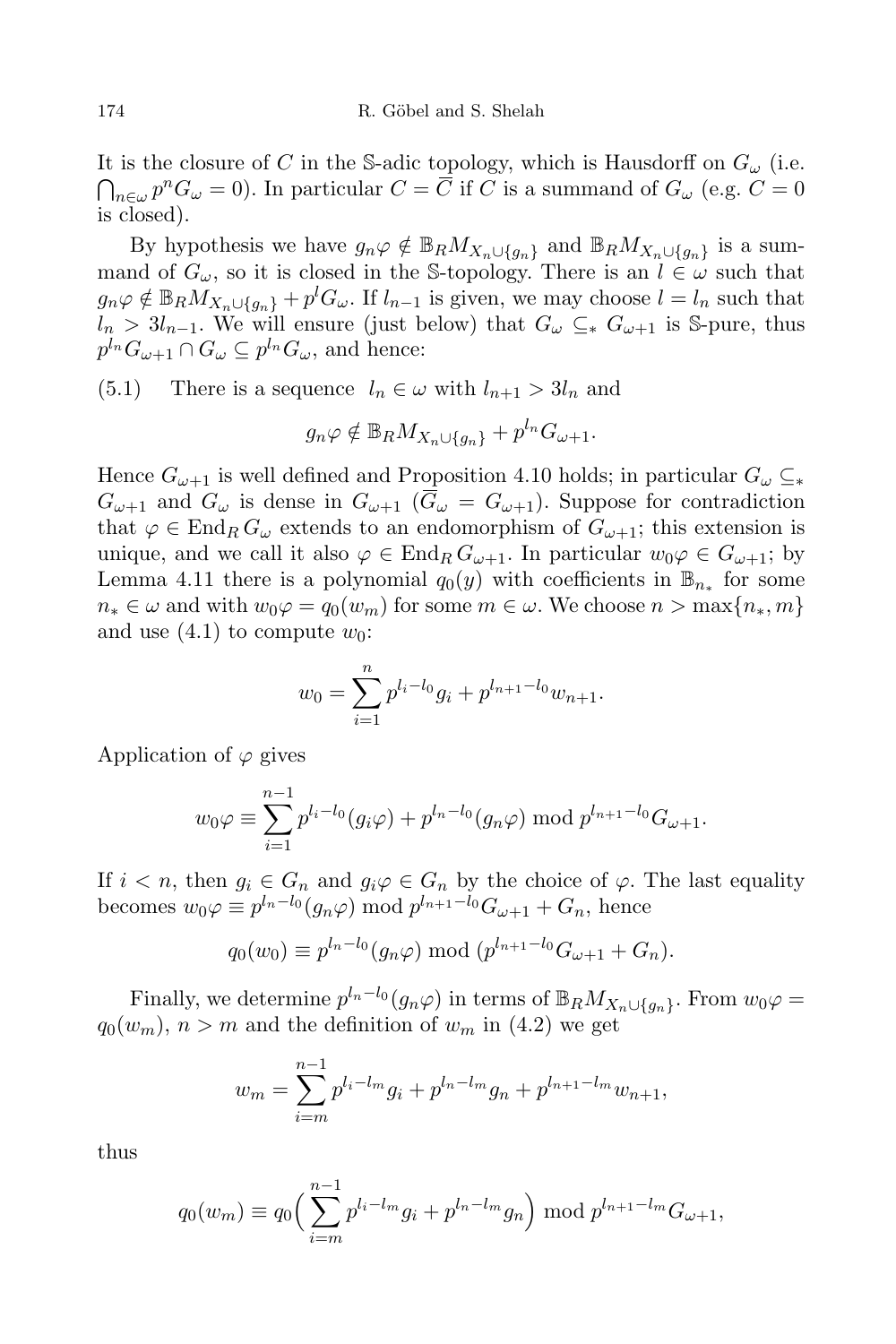and

$$
p^{l_n-l_0}(g_n \varphi) \equiv q_0(w_m)
$$
  
\n
$$
\equiv q_0 \left( \sum_{i=m}^{n-1} p^{l_i-l_m} g_i + p^{l_n-l_m} g_n \right) \bmod (p^{l_{n+1}-l_m} G_{\omega+1} + G_n).
$$

Now we use (again) the fact that  $g_i \in G_n$  for all  $i < n$ . The last equation reduces to  $p^{l_n-l_0}(g_n\varphi) \in \mathbb{B}_R M_{X_n \cup \{g_n\}} + p^{l_{n+1}-l_m} G_{\omega+1}$ , hence  $g_n\varphi \in$  $\mathbb{B}(G_n, g_n) + p^{l_{n+1}-l_m-l_n} G_{\omega+1}$ . Note that  $l_{n+1} > 3l_n$  by the choice of the  $l_n$ s, hence  $l_{n+1} - l_m - l_n > l_n$ , so we get a formula

$$
g_n\varphi \in \mathbb{B}_R M_{X_n \cup \{g_n\}} + p^{l_n} G_{\omega+1}
$$

that contradicts  $(5.1)$  and Step Lemma 5.1 follows.

STEP LEMMA 5.2. Let  $\varphi \in \text{End}_R G$  be an endomorphism as in (4.4). Moreover suppose there are elements  $u_n, g_n \in X_{n+1} \setminus G_n$  (for each  $n \in \omega$ ) with  $u_n\varphi = q_n^1(u_n)$  and  $g_n\varphi = q_n^2(g_n)$ , where  $q_n^1, q_n^2$  are polynomials over  $\mathbb{B}_0$ such that

 $q_n^1(y) - q_n^2(y) \notin \mathbb{B}_0$ , i.e. y appears in the difference.

If  $G_{\omega+1}$  is defined with  $w_n = w_n(g_n + u_n, l_n, 1)$  as in (4.1) for suitable elements  $l_n \in \omega$ , then  $\varphi$  does not extend to an endomorphism in End<sub>R</sub>  $G_{\omega+1}$ .

*Proof.* Let  $c_k := g_k + u_k$ . The set  $X' := (X_\omega \setminus \{u_k : k < \omega\}) \cup \{c_k : k < \omega\}$ is now a basis of  $\mathbb{B}_{\omega}$  by Corollary 4.5, thus Proposition 4.10 applies and  $G_{\omega+1}$ is well defined. By definition of  $w_n$  and  $(4.2)$  we have  $p^{l_{n+1}-l_n}w_{n+1}+c_n=w_n$ , and as in the proof of Step Lemma 5.1 we get

$$
w_0 \varphi = q_0(w_m) \Rightarrow \sum_{k \ge 0} p^{l_k - l_0} (c_k \varphi) = q_0 \Big( \sum_{k \ge m} p^{l_k - l_m} c_k \Big)
$$

for  $n_*, m, q_0(y)$  as in Step Lemma 5.1. Furthermore,

$$
c_k \varphi = (g_k + u_k)\varphi = g_k \varphi + u_k \varphi = q_k^1(g_k) + q_k^2(u_k).
$$

Thus

$$
\sum_{k\geq 0} p^{l_k-l_0}(q_k^1(g_k) + q_k^2(u_k)) = q_0 \Big(\sum_{k\geq m} p^{l_k-l_m}(g_k + u_k)\Big),
$$

where  $q_k^1(g_k) \in \mathbb{R} \mathbb{B}_{X_0 \cup \{g_k\}}$  and  $q_k^2(u_k) \in \mathbb{R} \mathbb{B}_{X_0 \cup \{u_k\}}$ , and arguments similar to Lemma 4.9 apply: in every monomial of  $q_0(y)$  the variable y appears at most once as there are no mixed monomials on the left-hand side, and the same holds for  $q_k^1(y)$ ,  $q_k^2(y)$ . Furthermore, the variable y does not appear in  $q_k^1(y) - q_k^2(y)$ , which contradicts our assumption on the  $q_k^i$ s.

The next lemma is the only place where we will use the fact that  $R$  is  $\Sigma$ S-incomplete in order to find a sequence  $a_n \in \{0,1\}$  (see Definition 1.1). Recall that this condition follows by Corollary 1.2 if the S-ring is a direct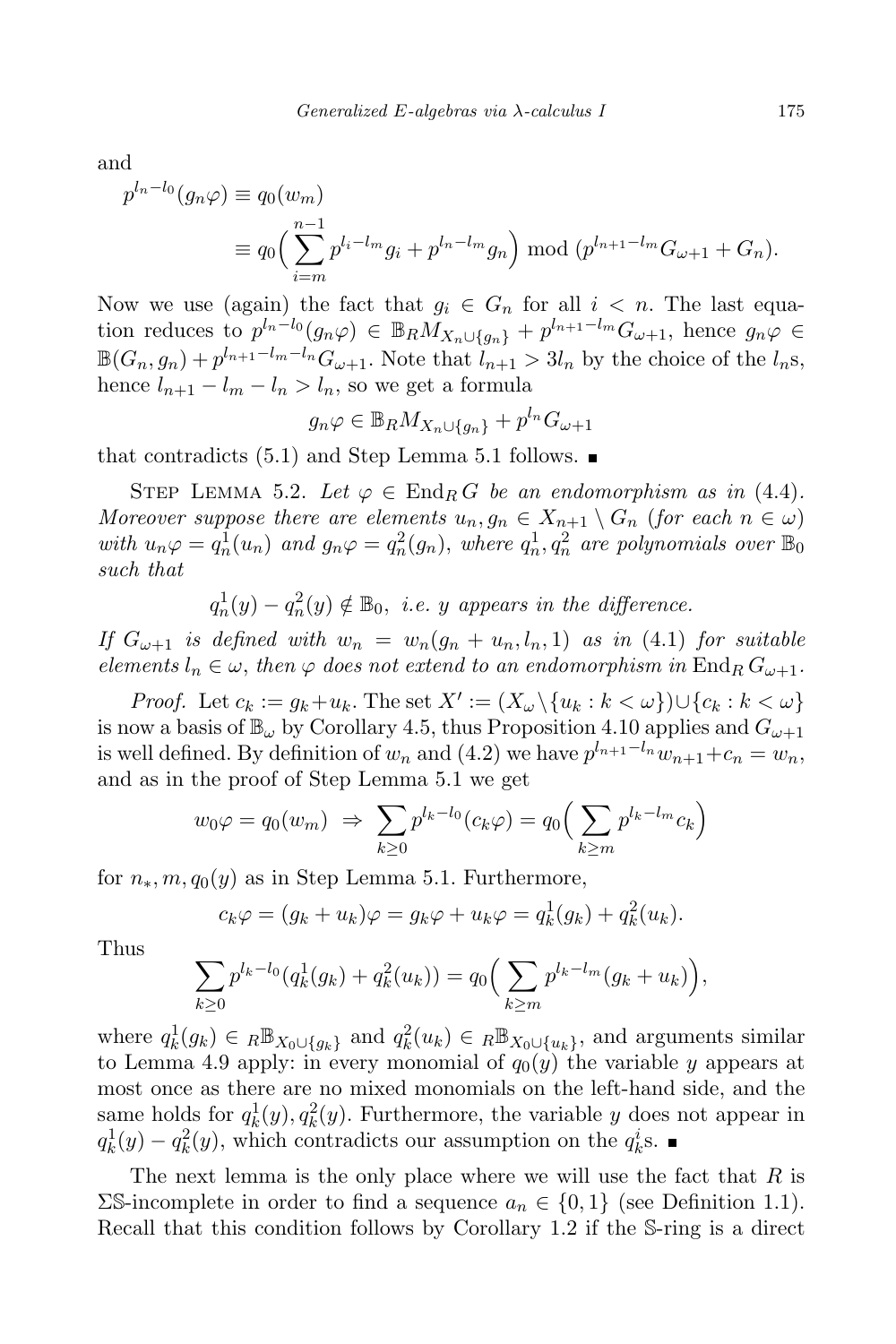sum of S-invariant subgroups of size  $\langle 2^{\aleph_0}$ . Hence it will be sufficient if  $R^+$ is free and  $\mathcal S$  defines the usual p-adic topology on R.

STEP LEMMA 5.3. Let R be a  $\Sigma$ S-incomplete S-ring, let  $\varphi \in \text{End}_R G$  be an endomorphism as in (4.4) and let  $q = q(y)$  be a polynomial in y with coefficients in  $\mathbb{B}_0$  such that  $q\varphi - q(q) \in G_0$  for all  $q \in G$ . Moreover, suppose that for all  $n \in \omega$  there are elements

$$
g_n \in X_{n+1} \setminus G_n \quad such \; that \quad g_n \varphi - q(g_n) \neq 0.
$$

If  $G_{\omega+1}$  is defined with  $w_n = w_n(g_n\varphi - q(g_n), l_n, 1)$  as in (4.1) for suitable elements  $l_n \in \omega$ , then  $\varphi$  does not extend to an endomorphism in  $\text{End}_R G_{\omega+1}$ .

*Proof.* Choose  $g_n \in X_{n+1}$  as in the lemma, and put  $h_n = g_n \varphi - q(g_n) \neq 0$ . By assumption on  $\varphi$  and q it follows that  $h_n \in G_0$ . Let  $w_n = w_n(g_n, n, a_n)$ be defined as in (4.1) for a suitable sequence of elements  $a_n \in \{0,1\}$  and  $l_n = n$  for all  $n \in \omega$ . We define again  $G_{\omega+1}$  as in Proposition 4.10 using the new choice of elements  $w_n$ . Note that  $G_0$  is a free R-module. By the assumption that R is  $\Sigma$ S-incomplete there is a sequence  $a_n \in \{0,1\}$  with  $\sum_{k\in\omega} p^k a_k h_k \notin G_0$ . However,  $\sum_{k\in\omega} p^k a_k h_k \in \widehat{G}_0$  by the choice of  $h_n$ , hence  $\sum_{k\in\omega} p^k a_k h_k \notin G_{\omega+1}$  by definition of  $G_{\omega+1}$ . Recall  $w_0 = \sum_{k\in\omega} p^k a_k g_k$  and suppose that  $w_0\varphi \in G_{\omega+1}$ . We compute

$$
w_0 \varphi = \left(\sum_{k \in \omega} p^k a_k g_k\right) \varphi = \sum_{k \in \omega} p^k a_k (g_k \varphi)
$$

and

$$
\sum_{k \in \omega} p^k a_k h_k = \sum_{k \in \omega} p^k a_k (g_k \varphi - q(g_k)) = \sum_{k \in \omega} p^k a_k g_k - \sum_{k \in \omega} q(g_k) p^k a_k
$$

$$
= w_0 - \sum_{k \in \omega} p^k a_k q(g_k).
$$

From  $\sum_{k\in\omega} p^k a_k h_k \notin G_{\omega+1}$  follows  $\sum_{k\in\omega} p^k a_k q(g_k) \notin G_{\omega+1}$ . However, by the definition of the bodies  $\mathbb{B}_{\alpha}$ , the map taking  $g \mapsto q(g)$  for any  $g \in G_{\omega+1}$ is an endomorphism of  $G_{\omega+1}$ , and also  $w_0 = \sum_{k \in \omega} p^k a_k g_k \in G_{\omega+1}$ , hence  $\sum_{k\in\omega} p^k a_k q(g_k) \in G_{\omega+1}$  is a contradiction. We deduce  $w_0\varphi \notin G_{\omega+1}$  and  $\varphi$  does not extend to an endomorphism of  $G_{\omega+1}$ .

## 6. Constructing generalized  $E(R)$ -algebras

LEMMA 6.1. Let  $\kappa$  be a regular, uncountable cardinal and  $\mathbb{B} = \bigcup_{\alpha \in \kappa} \mathbb{B}_{\alpha}$ a κ-filtration of bodies. Also let  $G_{\alpha} = R \mathbb{B}_{\alpha}$  and  $G = R \mathbb{B}$ . Then the following holds for any  $\varphi \in \text{End}_R G$ :

(i) If there is  $g \in G$  such that  $g\varphi \notin (\mathbb{B}_{\alpha})_{\{g\}}$ , then there is also  $h \in G$ free over  $\mathbb{B}_{\alpha}$  such that  $h\varphi \notin (\mathbb{B}_{\alpha})_{\{h\}}$ .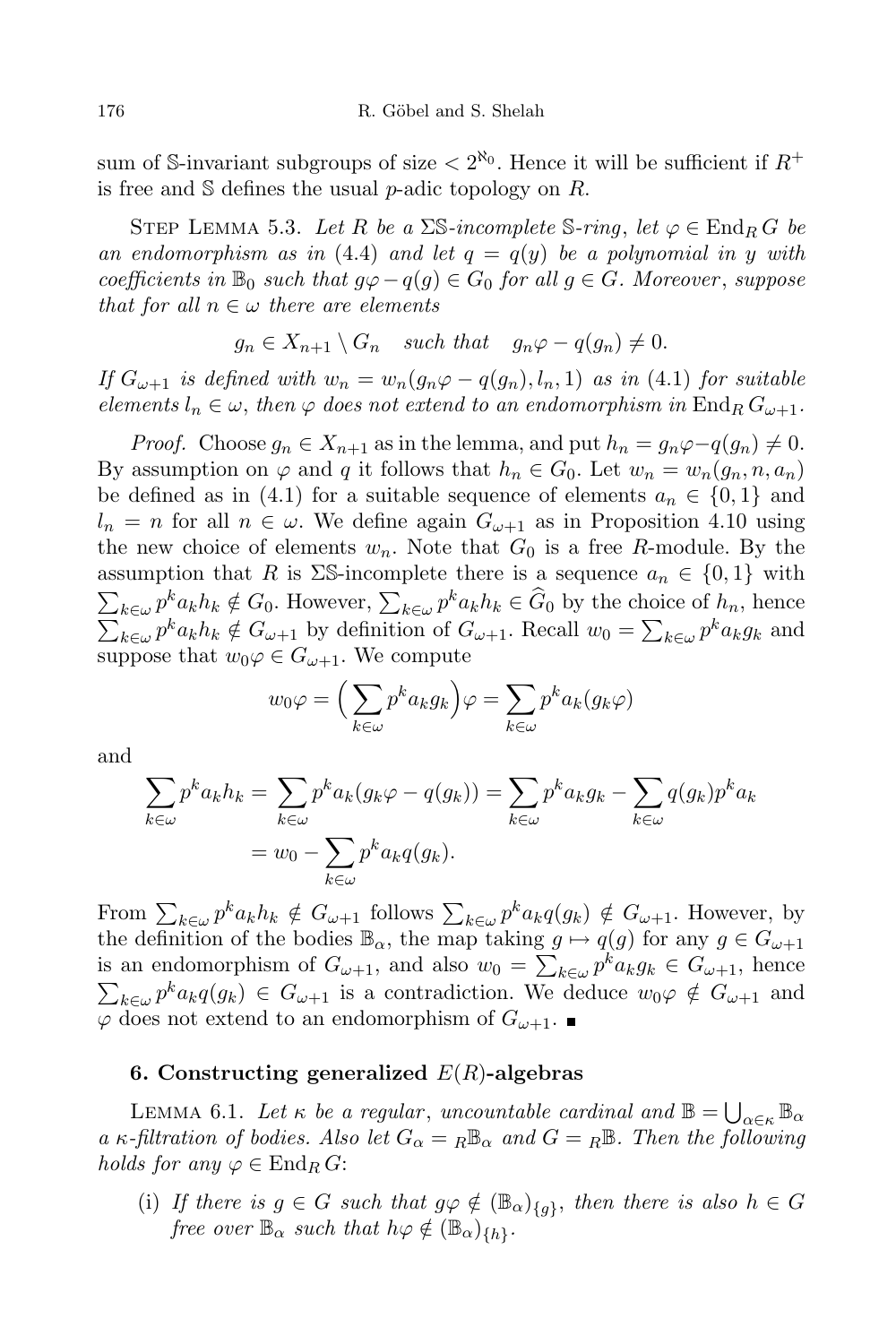(ii) If there are  $g \in G$  and a polynomial  $q(y)$  over  $\mathbb{B}_{\alpha}$  such that  $g\varphi$  $q(g) \notin (\mathbb{B}_{\alpha})_{\{g\}}$ , then there is also  $h \in G$  free over  $\mathbb{B}_{\alpha}$  such that  $h\varphi - q(h) \notin (\mathbb{B}_{\alpha})_{\{h\}}.$ 

*Proof.* If  $g \in G$  satisfies the requirements in (i) or (ii), respectively, then choose any element  $h' \in G$  which is free over  $\mathbb{B}_{\alpha}$ . If  $h'$  also satisfies the conclusion of the lemma, then let  $h = h'$  and the proof is finished. Otherwise let  $h = h' + g$ , which is also free over  $\mathbb{B}_{\alpha}$  by Proposition 4.4. In this case  $h' \varphi \in (\mathbb{B}_{\alpha})_{\{h'\}}$  or  $h' \varphi - q(h') \in (\mathbb{B}_{\alpha})_{\{h'\}}$ , respectively. It follows that  $h\varphi \notin (\mathbb{B}_{\alpha})_{\{h\}}$  or  $h\varphi - q(h) \notin (\mathbb{B}_{\alpha})_{\{h\}}$ , respectively.

The next lemma is based on results of the last section concerning the Step Lemmas and Lemma 6.1. We will construct first the  $\kappa$ -filtration of  $\mathbb{B}_{\alpha}$ s for applications using  $\Diamond_{\kappa} E$  for some non-reflecting subset  $E \subseteq \kappa^{\circ}$ . Recall that  $\Diamond_{\kappa}E$  holds for all regular, uncountable, not weakly compact cardinals  $\kappa$  and non-reflecting subsets E in  $V = L$ .

Construction of a  $\kappa$ -filtration of free bodies. Let  $\{\varphi_{\varrho} : \varrho \in E\}$  be the family of Jensen functions given by  $\Diamond_{\kappa}E$ . The body  $\mathbb{B}$  and the R-module  $R\mathbb{B}$  will be constructed as a  $\kappa$ -filtration  $\mathbb{B} = \bigcup_{\alpha \in \kappa} \mathbb{B}_{\alpha}$  of bodies. We choose

$$
|\mathbb{B}_\alpha|=|\alpha|+|R|=|\mathbb{B}_{\alpha+1}\setminus \mathbb{B}_\alpha|
$$

and fix for each  $\alpha \in E$  a strictly increasing sequence

$$
\alpha_n \in \alpha \setminus E \quad \text{with} \quad \sup_{n \in \omega} \alpha_n = \alpha.
$$

This is possible, because E consists of limit ordinals cofinal to  $\omega$  only and we can pick  $\alpha_n$  as a successor ordinal. We will use the same Greek letter for a converging sequence and its limit, so the elements of the sequence only differ by the suffix.

As E is non-reflecting, we may also choose a strictly increasing, continuous sequence  $\alpha_{\nu}, \nu \in \text{cf}(\alpha)$ , with

$$
\sup_{\nu \in \text{cf}(\alpha)} \alpha_{\nu} = \alpha \quad \text{and} \quad \alpha_{\nu} \in \alpha \setminus E
$$

if cf( $\alpha$ )  $> \omega$ . This is crucial, because the body  $\mathbb{B}_{\alpha}$  of the (continuous)  $\kappa$ filtration of B must be free in order to proceed by a transfinite construction. This case does not occur for  $\kappa = \aleph_1$ .

Using Step Lemmas 5.1–5.3 inductively, we define the body structure on  $\mathbb{B}_{\nu}$ . We begin with  $\mathbb{B}_{0} = 0$ , and by continuity of the ascending chain the construction reduces to an inductive step passing from  $\mathbb{B}_{\nu}$  to  $\mathbb{B}_{\nu+1}$ . We will carry over our induction hypothesis of the filtration at each step. In particular, the following three conditions must hold:

- (i)  $\mathbb{B}_{\nu}$  is a free body.
- (ii) If  $\varrho \in \nu \setminus E$ , then  $\mathbb{B}_{\nu}$  is a free body over  $\mathbb{B}_{\varrho}$ .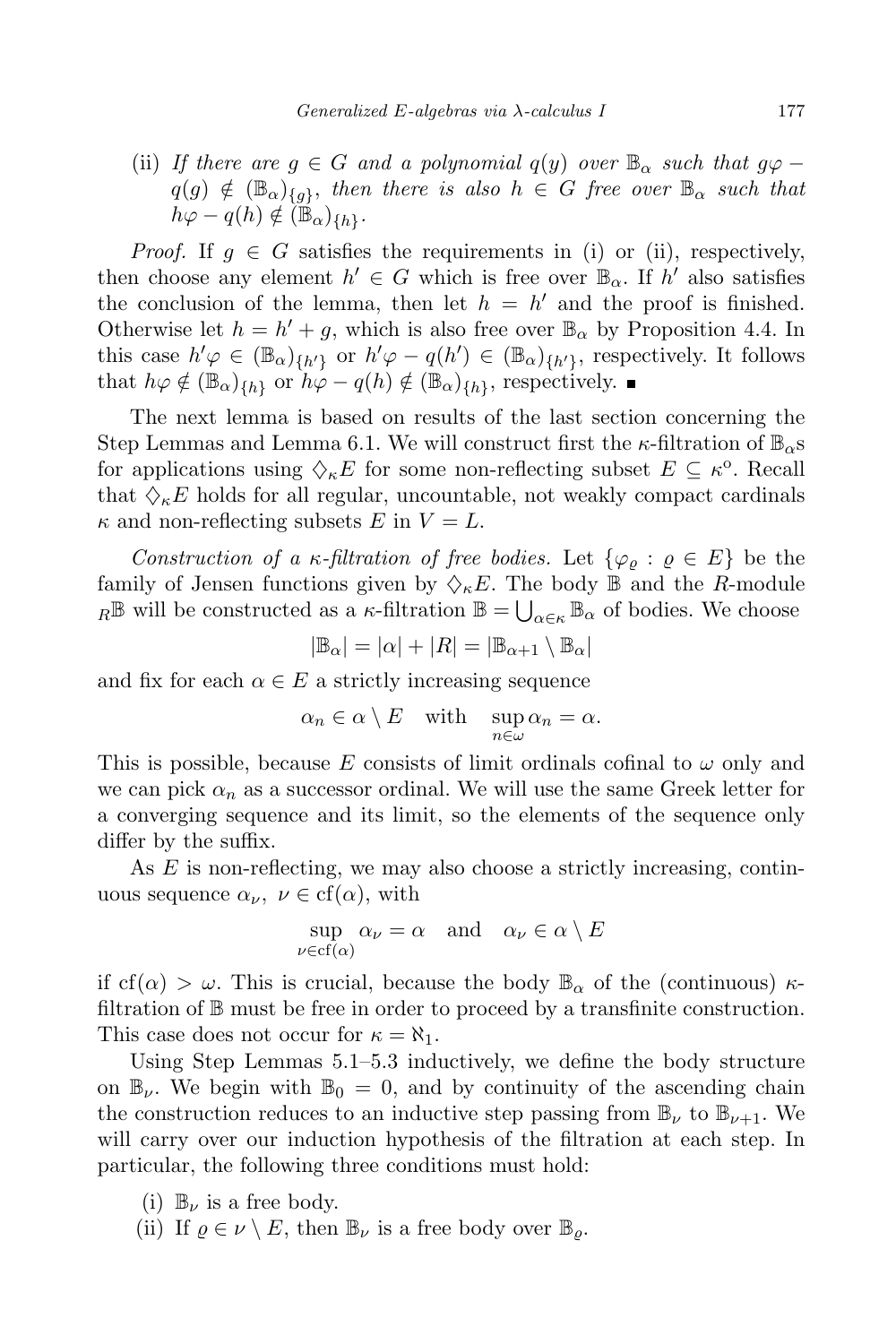(iii) If  $\varrho \in E$  then let  $\varrho_n$   $(n \in \omega)$  be the given sequence with  $\sup_{n \in \omega} \varrho_n = \varrho$ . Suppose that the hypothesis of one of the three Step Lemmas holds for  $G_n = {}_R\mathbb{B}_{\varrho_n}$   $(n \in \omega)$ . We identify  $\mathbb{B}_{\varrho+1}$  with  $\mathbb{B}_{\omega+1}$  from the Step Lemmas (so  $\varphi$  does not extend to an endomorphism of  $\mathbb{B}_{\rho+1}$ ).

Following these rules we step to  $\nu + 1$ : If the hypotheses of condition (iii) are violated, for instance, if  $\nu \notin E$ , we choose  $\mathbb{B}_{\nu+1} := (\mathbb{B}_{\alpha})_{\{\nu_{\alpha}\}}$  adding any new free variable  $v_{\nu}$  to the body. However, next we must check that these conditions (i) to (iii) can be carried over to  $\nu + 1$ . If the hypotheses of condition (iii) are violated, this is obvious. In the other case the Step Lemmas are designed to guarantee our inductive requirements:

Condition (i) is the freeness of  $\mathbb{B}_{\omega+1}$  in Proposition 4.10. Condition (ii) requires that  $\mathbb{B}_{\nu+1}$  is a free body over  $\mathbb{B}_{\varrho}$ . However,  $\mathbb{B}_{\varrho} \subseteq \mathbb{B}_{\nu_n}$  for a large enough  $n \in \omega$ . Hence (ii) follows from freeness of  $\mathbb{B}_{\nu_n}$  over  $\mathbb{B}_{\rho}$  (inductively) and of  $\mathbb{B}_{\nu+1}$  over  $\mathbb{B}_{\nu_n}$  (by Proposition 4.10 and Corollary 4.7).

In the case of limit  $\gamma$  we have two possibilities: If  $cf(\gamma) = \omega$  then  $\sup_{n\in\omega}\gamma_n=\gamma$ , hence  $\mathbb{B}_{\gamma}=\bigcup_{n\in\omega}\mathbb{B}_{\gamma_n}$  and  $\mathbb{B}_{\gamma}$  is a free body with the help of (i) and (ii) by induction (see Corollary 4.7). If  $cf(\gamma) > \omega$ , then by our settheoretic assumption (E is non-reflecting) we have a limit  $\sup_{\alpha \in \text{cf}(\gamma)} \gamma_{\alpha} = \gamma$ of ordinals not in E. The union of the chain  $\mathbb{B}_{\gamma} = \bigcup_{\alpha \in \text{cf}(\gamma)} \mathbb{B}_{\gamma_{\alpha}}$  by (i) and (ii) is again a free body (see Corollary 4.7). Thus we proceed and obtain  $\mathbb{B} = \bigcup_{\nu \in \kappa} \mathbb{B}_{\nu}$ , which is a  $\kappa$ -filtration of free bodies. It remains to show

MAIN LEMMA 6.2. Assume  $\Diamond_{\kappa}E$ . Let  $\kappa$  be a regular, uncountable cardinal and  $\mathbb{B} = \bigcup_{\alpha \in \kappa} \mathbb{B}_{\alpha}$  be the  $\kappa$ -filtration of bodies just constructed. Also let  $G_{\alpha} = R \mathbb{B}_{\alpha}$  and  $G = R \mathbb{B}$ . Suppose that  $\varphi \in \text{End}_{R} G$  does not satisfy the following conditions (i) or (ii) for any  $\alpha \in \kappa$  and any polynomial  $q(y)$ over  $\mathbb{B}_{\alpha}$ :

- (i) There is  $g \in G$  such that  $g\varphi \notin {}_R(\mathbb{B}_{\beta})_{\{g\}}$ .
- (ii) There is  $g \in G$  such that  $g\varphi q(g) \notin R(\mathbb{B}_{\beta})_{\{g\}}$ .

Then  $\varphi$  is represented in  $\mathbb{B}$ .

*Proof.* Suppose for contradiction that  $\varphi$  is not represented in B. Let  $E \subseteq \kappa^{\circ}$  be given from  $\Diamond_{\kappa} E$ , let  $\{\varphi_{\delta} : \delta \in E\}$  be the family of Jensen functions and define a stationary subset  $E'_{\varphi} = \{ \delta \in E : \varphi | G_{\delta} = \varphi_{\delta} \}.$  Note that  $C = \{ \delta \in \kappa : G_{\delta} \varphi \subseteq G_{\delta} \}$  is a cub, thus  $E_{\varphi} := E'_{\varphi} \cap C$  is also stationary.

As a consequence we see that there is  $\delta \in E_{\varphi}$  satisfying one of the following conditions:

- (i) For every  $\alpha < \delta \in E_{\varphi}$  there is  $g \in G_{\delta}$  such that  $g\varphi \notin R(\mathbb{B}_{\alpha})_{\{g\}}$ .
- (ii) There is  $\alpha < \delta \in E_\varphi$  such that  $g\varphi \in R(\mathbb{B}_\alpha)_{\{g\}}$  for all  $g \in G_\delta$ (not case (i)) but for every  $\alpha < \delta$  and every polynomial  $q(y)$  over  $\mathbb{B}_{\alpha}$  represented by an endomorphism of G there is  $g \in G_{\delta}$  with  $q\varphi - q(q) \notin G_{\alpha}$ .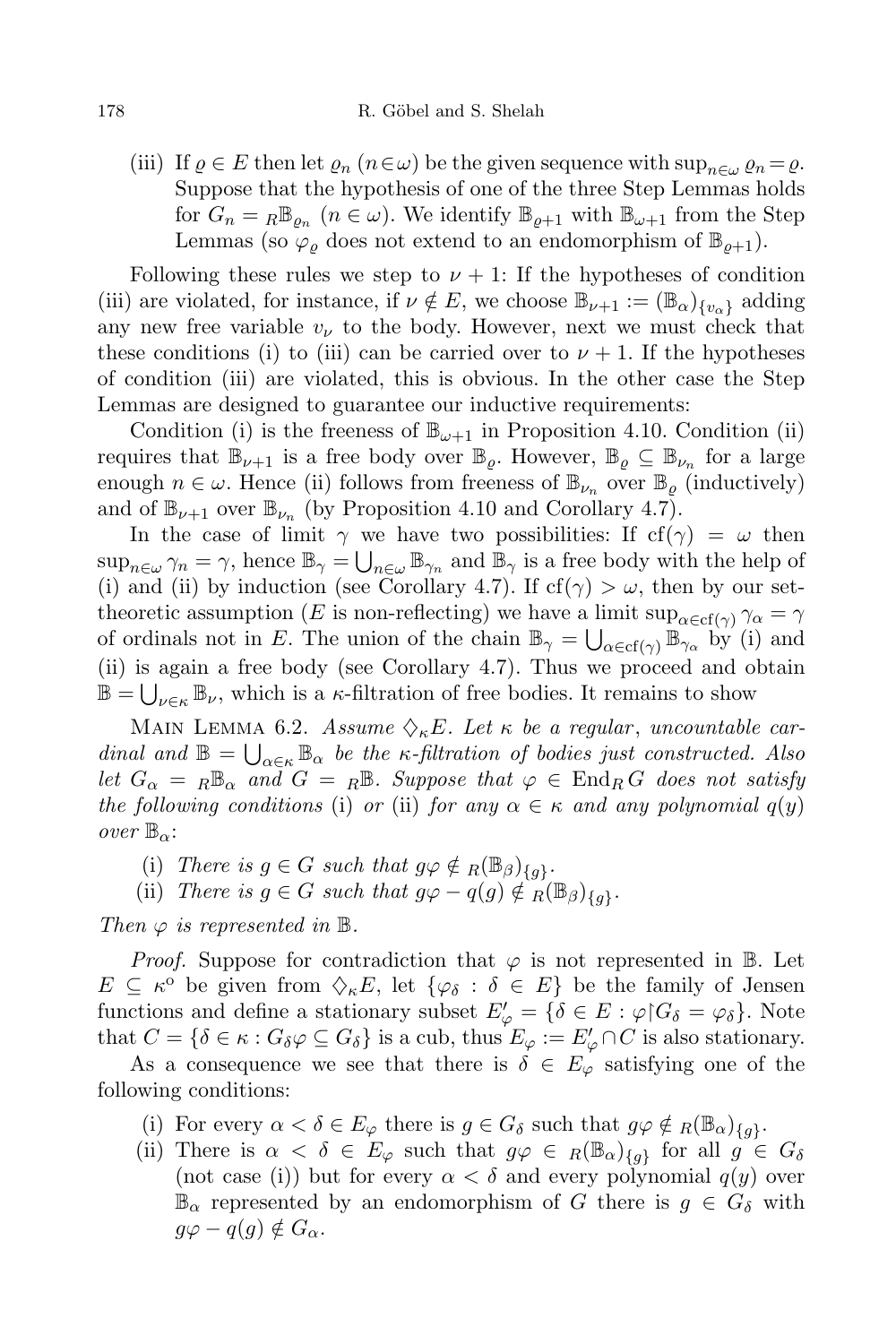(iii) There is  $\alpha < \delta \in E_{\varphi}$  such that  $g\varphi \in R(\mathbb{B}_{\alpha})_{\{q\}}$  and there is a polynomial  $q(y)$  over  $\mathbb{B}_{\alpha}$  with  $g\varphi - q(g) \in G_{\alpha}$  for all  $g \in G_{\delta}$  (neither (i) nor (ii) holds), but  $\varphi$  is not represented by  $\mathbb B$ . Thus there are a sequence  $\delta_n < \delta$  ( $n \in \omega$ ) with  $\sup_{n \in \omega} \delta_n = \delta$  and  $g_n \in G_{\delta_n}$  such that  $g_n\varphi - q(g_n) \neq 0$  for all  $n \in \omega$ .

By Lemma 6.1 we may assume that the elements  $q$  existing by (i) and (ii), respectively, are free over  $\mathbb{B}_{\alpha}$ . Moreover, if  $g \in G$ , then by  $cf(\kappa) > \omega$  we can choose  $\delta \in E_{\varphi}$  such that  $g \in G_{\delta}$ .

If (i) holds, then we can choose a proper ascending sequence  $\delta_n \in E_\varphi$ with  $\sup_{n\in\omega}\delta_n=\delta$  and elements  $g_n\in G_{\delta_{n+1}}$  such that  $g_n$  is free over  $\mathbb{B}_{\delta_n}$ and

$$
g_n \varphi \notin_R(\mathbb{B}_{\delta_n})_{\{g_n\}}
$$
 for all  $n \in \omega$ .

We identify  $G_{\delta_n}$  with  $G_n$  in Step Lemma 5.1 and note that (since  $\delta_n \in E_{\varphi}$ )  $\varphi | G_n$  is an endomorphism with  $G_n \varphi \subseteq G_n$  which is predicted as a Jensen function. By construction of  $G_{\delta+1}$  (as a copy of  $G_{\omega+1}$  from Step Lemma 5.1), the endomorphism  $\varphi \restriction G_\delta$  does not extend to  $\text{End}_R G_{\delta+1}$ . However  $\varphi \in \text{End } G$ , thus  $G_{\delta+1}\varphi \subseteq G_\alpha$  for some  $\alpha < \kappa$ . Finally, note that  $G_{\delta+1}$ is the S-adic closure of  $G_{\delta}$  in G because  $G_{\delta}$  is S-dense in  $G_{\delta+1}$  and  $G_{\delta+1}$  is a summand of  $G_{\alpha}$ , hence S-closed in  $G_{\alpha}$ . We derive the contradiction that indeed  $\varphi | G_{\delta+1} \in \text{End}_R G_{\delta+1}$ . Hence case (i) is discarded.

Now we turn to case (ii). Suppose that (ii) holds (so condition (i) is not satisfied). In this case there is an ascending sequence  $\delta_n \in E_{\varphi}$  with  $\sup_{n\in\omega}\delta_n=\delta$  as above and there are free elements  $g_n,u_n\in G_{\delta_{n+1}}$  (also free over  $\mathbb{B}_{\delta_n}$ ) and polynomials  $q_n^1, q_n^2$  over  $\mathbb{B}_{\delta_0}$  such that  $u_n\varphi = q_n^1(u_n) \neq g_n\varphi =$  $q_n^2(g_n)$ . Moreover, the polynomials  $q_n^1(y) - q_n^2(y)$  are not constant over  $\mathbb{B}_{\delta_0}$ . Step Lemma 5.2 applies and we get a contradiction as in case (i). Thus also case (ii) is discarded.

Finally, suppose for contradiction that (iii) holds (so (i) and (ii) are not satisfied). There are  $\alpha < \kappa$  and  $q(y)$  a polynomial over  $\mathbb{B}_{\alpha}$  such that  $g\varphi - q(g) \in G_\alpha$  for all  $g \in G$ . The polynomial  $q(y)$  is represented by an endomorphism of  $G_{\alpha}$ . Moreover (from (iii)) we find  $g_n \in G_{\delta_{n+1}}$  free over  $G_{\delta_n}$ for a suitable sequence  $\delta_n$  with  $\sup_{n\in\omega}\delta_n=\delta$  such that  $g_n\varphi-q(g_n)\neq 0$ . We now apply Step Lemma 5.3; the argument from case (i) gives a final contradiction. Thus the Main Lemma holds.

*Proof of Main Theorem 1.4.* Let  $\mathbb B$  be the body over the S-ring R constructed at the beginning of this section using  $E$  as in Theorem 1.4; moreover let  $G = {}_{R}\mathbb{B}$ . Thus  $|\mathbb{B}| = \kappa$  and by the construction and Proposition 4.10 any subset of size  $\lt \kappa$  is contained in an R-monoid-algebra of cardinality  $\lt \kappa$ ; the algebra  $\mathbb B$  is the union of a  $\kappa$ -filtration of free bodies  $\mathbb B_\alpha$ . By Main Lemma 6.2 every element  $\varphi \in \text{End}_R G$  is represented (by a polynomial  $q(y)$  with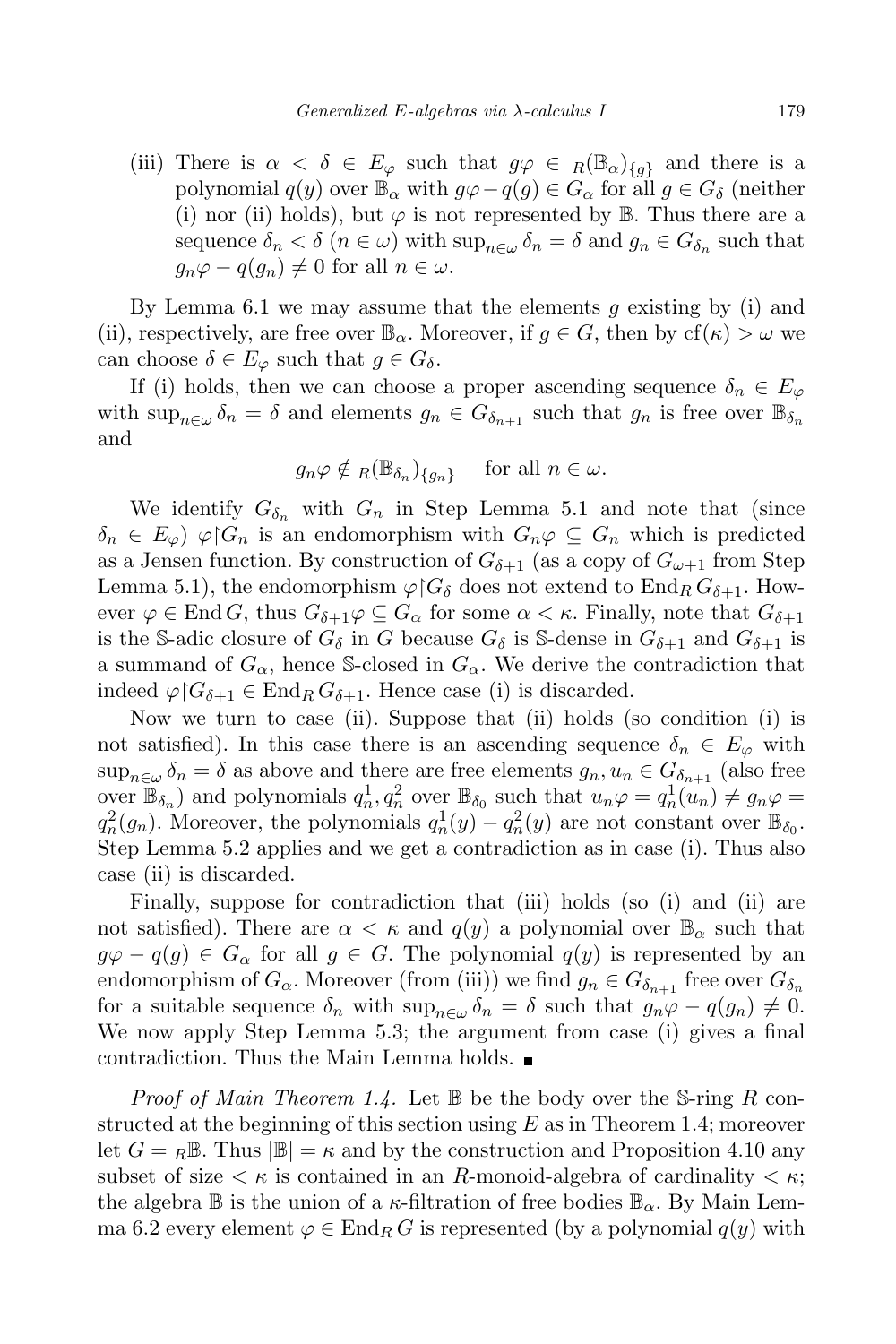coefficients from B); see Definition 4.2. Thus  $g\varphi = q(g)$  for all  $g \in G$  and  $\varphi = q(y) \in \mathbb{B}$ . It follows that  $\mathbb{B} = \text{End}_R G$  is the R-endomorphism algebra of G.

Finally, recall that there is  $\mathbb{B}_{\alpha} \subseteq \mathbb{B}$  which is an R-monoid-algebra over a non-commutative monoid from Observation 3.1. Thus  $\mathbb B$  cannot be commutative either and Theorem 1.4 is shown.

#### References

- [1] H. P. Barendregt, The Lambda Calculus, Its Syntax and Semantics, Stud. Logic Found. Math. 103, North-Holland, Amsterdam, 1984.
- [2] G. M. Bergman, An Invitation to General Algebra and Universal Constructions, Helson, Berkeley, 1998.
- [3] M. Dugas and R. Göbel, *Torsion-free nilpotent groups and E-modules*, Arch. Math. (Basel) 54 (1990), 340–351.
- [4] M. Dugas, A. Mader and C. Vinsonhaler, *Large E-rings exist*, J. Algebra 108 (1987), 88–101.
- [5] M. Dugas and C. Vinsonhaler, Two-sided E-rings, J. Pure Appl. Algebra 285 (2003), 87–102.
- [6] P. Eklof and A. Mekler, Almost free modules. Set-Theoretic Methods, rev. ed., North-Holland, Amsterdam, 2002.
- [7] T. Faticoni, Each countable reduced torsion-free commutative ring is a pure subring of an E-ring, Comm. Algebra 15 (1987), 2545–2564.
- [8] S. Feigelstock, J. Hausen and R. Raphael, Abelian groups mapping onto their endomorphism rings, in: Abelian Groups and Modules (Dublin, 1998), Trends Math., Birkhäuser, Basel, 1999, 231-239.
- [9] L. Fuchs, Abelian Groups, Pergamon Press, London, 1967.
- [10] R. Göbel and B. Goldsmith, *Classifying E-algebras over Dedekind domains*, J. Algebra, to appear.
- [11] R. Göbel and W. May, *Independence in completions and endomorphism algebras*, Forum Math. 1 (1989), 215–226.
- [12] R. Göbel and S. Shelah, *Generalized*  $E(R)$ -algebras II, in preparation (2006).
- [13] R. Göbel, S. Shelah and L. Strüngmann, Almost-free E-rings of cardinality  $\aleph_1$ , Canad. J. Math. 55 (2003), 750–765.
- [14]  $\quad, \_\_$ ,  $\_\_$  Generalized E-rings, in: Rings, Modules, Algebras, and Abelian Groups, A. Facchini, E. Houston and L. Salce (eds.), Lecture Notes in Pure and Appl. Math. 236, Dekker, New York, 2004, 291–306.
- [15] R. Göbel and L. Strüngmann, Almost free  $E(R)$ -algebras and  $E(A, R)$ -modules, Fund. Math. 169 (2001), 175–192.
- [16] R. Göbel and J. Trlifaj, *Endomorphism Algebras and Approximations of Modules*, de Gruyter, Berlin, 2006.
- [17] G. Grätzer, Universal Algebras, Van Nostrand, Toronto, 1968.
- [18] R. S. Pierce, E-modules, in: Contemp. Math. 87, Amer. Math. Soc., 1989, 221–240.
- [19] R. S. Pierce and C. I. Vinsonhaler, Classifying E-rings, Comm. Algebra 19 (1991), 615–653.
- [20] P. Rothmaler, Introduction to Model Theory, Gordon and Breach, Amsterdam, 2000.
- [21] P. Schultz, The endomorphism ring of the additive group of a ring, J. Austral. Math. Soc. 15 (1973), 60–69.